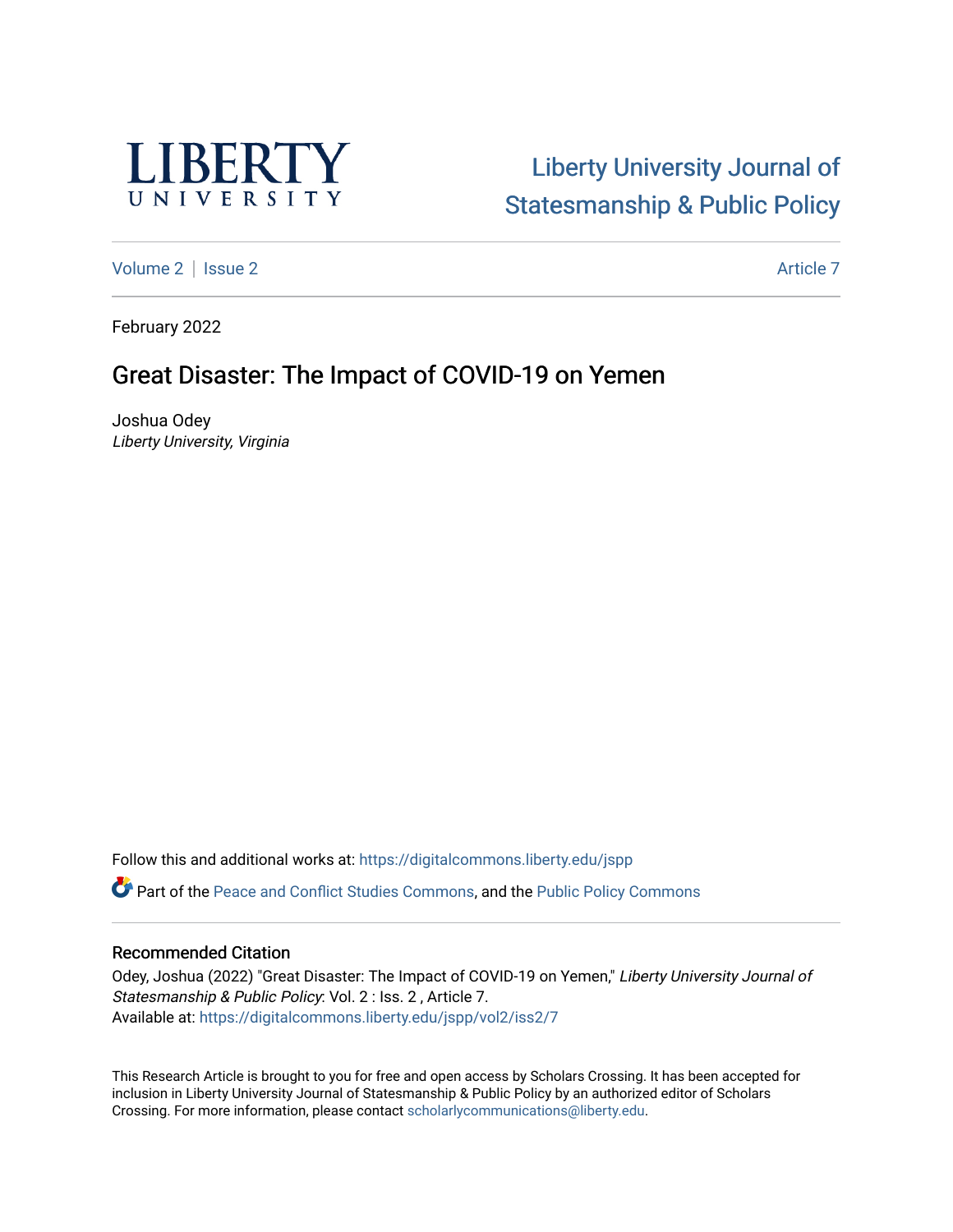#### **Great Disaster: The Impact of Civil War and COVID-19 on Yemen**

When the Arab Spring started in 2011, Yemen was one of the countries that revolted against its government. The Arab Spring created a pathway for a civil war that started in 2015 and is still ongoing. The Yemen crisis has hit its citizens hard and has resulted in a great number of casualties. Hundreds of thousands have lost their lives due to the civil war and many have been displaced from their homes. Food insecurity has risen as a result of the war and the number of Yemenis who are at risk of starvation is estimated to be 8.4 million. <sup>1</sup> Before the civil war, the Yemen Global Acute Malnutrition (GAM) rate stood at 12.7%.<sup>2</sup> GAM rates show the nutritional status of a given population and are used to determine the seriousness of a humanitarian crisis.<sup>3</sup> After the start of the war, Yemen's GAM rate rose above the global emergency level of 15%, with some areas in Yemen reaching a  $30\%$  GAM rate.<sup>4</sup> The country's food crisis left many women and children impoverished and without food or clean water to care for. In its already fragile state, Yemen is also experiencing the COVID-19 pandemic. The pandemic is causing more harm to the country by worsening instability and fragility in an environment already ravished by war. Among its various challenges are food shortages, disease outbreaks, damaged infrastructures and a collapsed healthcare system. Current reports show that COVID-19 has further escalated the alarming issues Yemen is currently facing. But due to chaotic situation, it is difficult to know the actual impact of the pandemic on the country.

#### **Background of the Crisis**

In 2014, a civil war broke out in Yemen when the Houthis, an Islamic group based in Northern Yemen, took control of the capital Sana'a.<sup>5</sup> In early 2015, the Houthi movement expanded southward from the capital to Aden on the coast of the Arabian sea.<sup>6</sup> The expansion of the Houthis led to Yemeni President Abdu Rabbu Mansor Hadi fleeing to Saudi Arabia in March 2015 and calling for intervention from other countries.<sup>7</sup> This made Saudi Arabia assemble many of its Arab partners, including Bahrain, Qatar, and Egypt, and initiated a military attack to restore Hadi's regime and remove Houthi fighters from the capital and other major Yemeni cities.<sup>8</sup> The civil war is not binary (i.e. Saudi-led army vs the Houthis) as multiple fighters are involved, and their alliances have been somewhat fluid.<sup>9</sup> Iran is also in the mist of the Yemen crisis. There have been allegations of Iran supporting the Houthis although Iran has vehemently denied the allegations. Countries such as the United States and Saudi Arabia have accused Iran of smuggling advanced weapons such as rockets launchers and missiles into Yemen which is a violation of the United Nations arms embargo. <sup>10</sup> The involvement of Iran and Saudi Arabia in

<sup>&</sup>lt;sup>1</sup> Larissa Alles, "Missiles and Food: Yemen's Man-Made Food Security Crisis." ReliefWeb, December 2017. https://reliefweb.int/sites/reliefweb.int/files/resources/bn-missiles-food-security-yemen-201217-en.pdf.

 $<sup>2</sup>$  Ibid., 4.</sup>

<sup>3</sup> Ibid.

<sup>4</sup> Ibid.

<sup>5</sup> Congressional Research Service, *Yemen: Civil War and Regional Intervention*, by Jeremy M. Sharp. R43960, March 12, 2021.

<sup>6</sup> Sharp "*Yemen: Civil War and Regional Intervention"*

<sup>7</sup> Ibid.

<sup>8</sup> Ibid.

<sup>9</sup> Sharp, "*Yemen: Civil War and Regional Intervention"*

<sup>&</sup>lt;sup>10</sup> "Yemen Crisis: Why is there a war," *BBC*, November 2, 2021, https://www.bbc.com/news/world-middleeast-29319423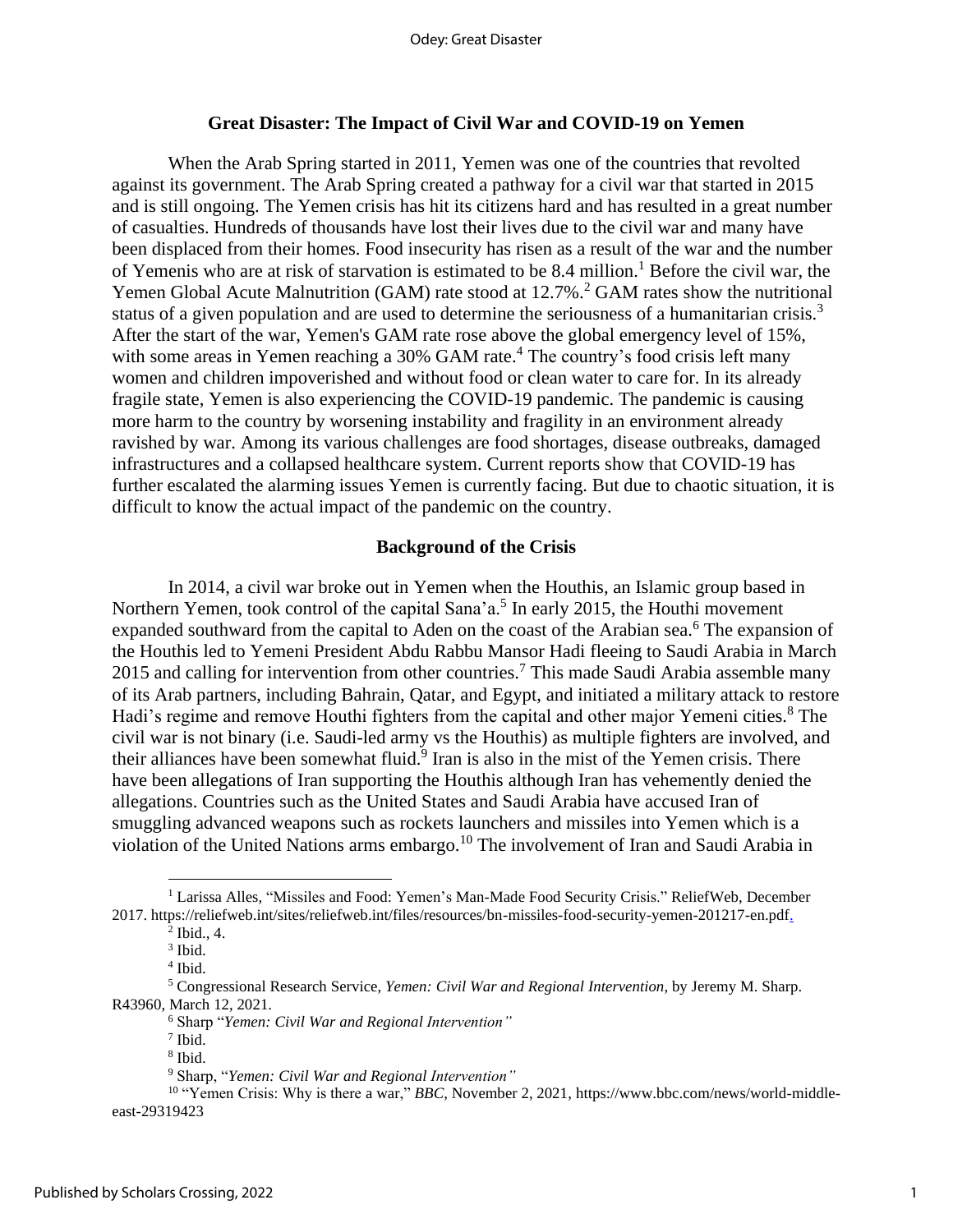Yemen has created a proxy war between the two regional powers. This can be likened to the cold war between the United States and Soviet Union. The regional struggle for dominance and influence between Iran and Saudi Arabia amid the Yemen crisis is as a result of religious divides which regrettable informs persuasions and beliefs in Islam. The two countries follow one of two main branches in Islam. Majority of Shia Muslims are in Iran while Saudi Arabia views itself as a leading Sunni Muslim power.<sup>11</sup> Al-Qaeda has also benefited from the war in Yemen, as they have increased their influence by providing security and public service to Yemenis in some areas.<sup>12</sup> Moreover, in the summer of 2019, long-boiling tensions between the internationally recognized Republic of Yemen and the secessionist Southern Transitional Council resulted in open warfare between the local allies, Saudi Arabia and the United Arab Emirates. Although both the Republic of Yemen and the Southern Transitional Council have agreed to share power in a coalition government, periodic clashes continued in 2020.

Following the outbreak of war, hundreds of thousands have lost their lives in Yemen, resulting in one of the worst humanitarian crises currently known in modern times. The war has left Yemen with significantly damaged infrastructures. For example, medical and water infrastructures have been hit during military strikes nearly 200 times since the intensification of the political conflict in Yemen. Data from the United States and European funded organizations as well as the Armed Conflict Location & Event Data Project (ACLED), estimate that "as of November 2020 over 130,000 Yemenis have been killed since 2015."<sup>13</sup> Current estimates place the number of Yemenis in need of humanitarian assistance at around 22 million, with eight million at risk of famine and more than one million affected by the cholera outbreak.<sup>14</sup>

The United States saw the involvement of Al-Qaeda in the war as a new dimension to the security challenges in the region. First, it threatened America's interest in the region. Second, it is also seen as a threat to the vested interest of the West in the region. Third, a threat against Saudi Arabia- United States main ally in the region is also considered as a direct threat to the U.S national security interest. Thus, the U.S became indirectly involved in Yemen through arms sales to Saudi Arabia, a development that raised concerns about more civilian casualties. Although the Houthis are of no direct threat to the U.S, their attacks on Saudi Arabia's infrastructure and territories constituted a threat to the Saudis who are important allies of the U.S.<sup>15</sup> This led to the U.S support for Saudi Arabia. Human Rights Watch berated the U.S for its involvement in the war.

On February 4<sup>th</sup>, 2021, President Biden announced that the U.S will no longer be supporting offensive operations in Yemen.<sup>16</sup> This follows the U.S assessment of human rights abuses and humanitarian crisis from the war. The withdrawal of U.S support includes halting weapon sales and providing logistic support to Saudi Arabia.<sup>17</sup> . However, ending support of

<sup>11</sup> Jonathan Marcus, "Why Saudi Arabia and Iran are bitter rivals." *BBC*, September 16, 2019. https://www.bbc.com/news/world-middle-east-42008809

<sup>12</sup> Kali Robison, "Yemen's Tragedy: War, Stalemate and Suffering. Last Updated, September 2, 2021. https://www.cfr.org/backgrounder/yemen-crisis#chapter-title-0-5

<sup>13</sup> Sharp, "*Yemen: Civil War and Regional Intervention"*

<sup>&</sup>lt;sup>14</sup> Steven A. Cook and Philip H. Gordon, "War in Yemen." Council on Foreign on Relations. Last Updated, April 2, 2021. https://www.cfr.org/global-conflict-tracker/conflict/war-yemen.

 $15$  Ibid.

<sup>&</sup>lt;sup>16</sup> Amanda Macias, This War Has to End- Biden Halts U.S Support for Offensive Military Operations in Yemen. *CNBC*, February 4, 2021. https://www.cnbc.com/2021/02/04/biden-will-announce-end-of-us-support-foroffensive-operations-in-yemen.html.

 $17$  Ibid.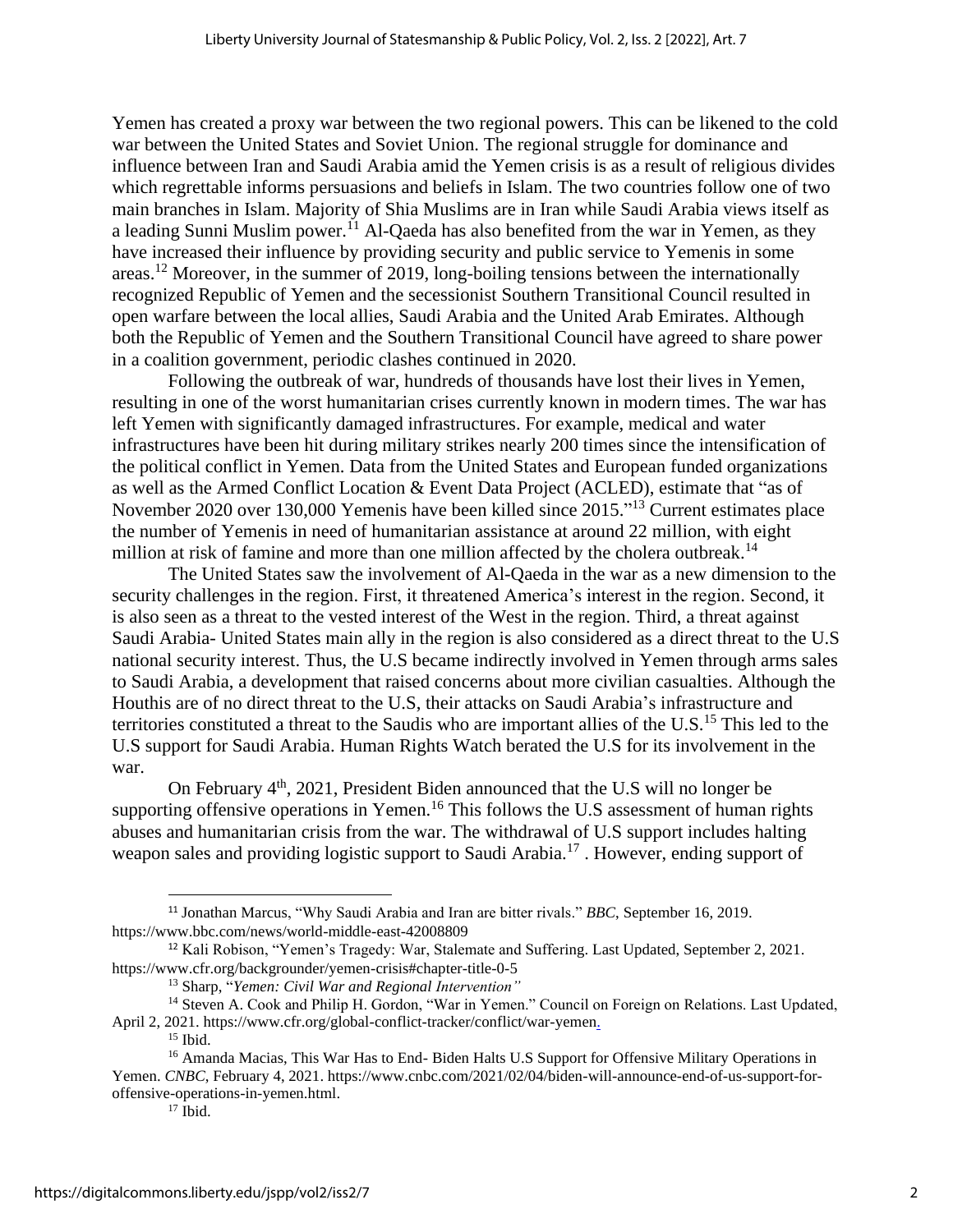offensive operations will not end U.S defensive support to Saudi Arabia or the strategic fight against terrorism and its agents like Al-Qaeda in the region.

## **How the Civil War and COVID-19 has impacted Yemen's Health Sector**

For several years, the Yemen crisis has been considered one of the worst humanitarian crises in the world, and public health experts have warned that the coronavirus pandemic will harm Yemen's already weakened population.<sup>18</sup> Many healthcare experts fear that due to the civil war, the COVID-19 pandemic would have a devastating impact because approximately 50% of Yemen's population is already in dire need of healthcare services.<sup>19</sup> Specific health concerns that the country has been facing include high malnutrition rates and high infant and maternal mortality rates.<sup>20</sup> Additionally, Yemen suffers from inadequate sanitation, as many live in crowded homes with limited access to clean drinking water. The social stigmatization of COVID-19 also creates hindrances for an effective response to the pandemic in the country. 21 There is much fear of contracting COVID-19, and the stigma of contracting the virus and spreading it prevents people from coming to the hospital.<sup>22</sup> They instead stayed at home even when they needed medical treatments.<sup>23</sup>

As a result of the ongoing civil war, it is very challenging to establish efficient COVID-19 testing facilities. Yemen has six central public laboratories for testing COVID-19 in major cities such as Sana'a, Aden, Mukalla, Taiz, Hodeida, and Ibb. <sup>24</sup> Out of these six cities, only four can carry out testing for the virus under the supervision of the World Health Organization (WHO) due to a shortage of medical staff.<sup>25</sup> Many medical professionals involved in the testing are underpaid or not paid at all.<sup>26</sup> These four laboratories have provided medical staff with the technical training and standard procedures that are needed to administer the tests.<sup>27</sup> Therefore, this means that Yemen is wholly dependent on limited resources supported by the WHO, and the best-case scenario will be testing only a small number of highly suspected cases.<sup>28</sup> There is also a lack of access to personal protective equipment, like masks.<sup>29</sup> Lack of funding coupled with shortages in protective equipment has forced many healthcare professionals to leave their duty posts, a development that has forced many health centers to be shut down.<sup>30</sup>

<sup>18</sup> Sharp, "*Yemen: Civil War and Regional Intervention"*

<sup>&</sup>lt;sup>19</sup> Ali Ahmed Al-Waleed et al., "The first 2 months of the SARS-CoV-2 Epidemic in Yemen: Analysis of the Surveillance Data". *PLoS ONE*, 15 no. 10 (October 2020): 1-13. https://doi.org/10.1371/journal.pone.0241260. <sup>20</sup> Ibid, 2.

 $21$  Ibid.

<sup>22</sup> Amy Lieberman, COVID-19 is Spreading in Yemen. Why aren't Hospital Bed Full? *Devex,* July 23, 2020. https://www.devex.com/news/COVID-19-is-spreading-in-yemen-why-aren-t-hospital-beds-full-97749.

 $23$  Ibid.

<sup>&</sup>lt;sup>24</sup> Ghulam Dhabaam, Walid A Al-Soneidar and Nazar N Al-Hebshi. "Challenges of Testing Covid in Conflict Zones: Yemen as an example." *Journal of Global Health*, 10 no. 1 (June 2020): 1-3. https://web-bebscohost-com.ezproxy.liberty.edu/ehost/pdfviewer/pdfviewer?vid=9&sid=81738868-d0b1-485e-afb2- 0355af863d85%40pdc-v-sessmgr02.

<sup>25</sup> Ibid, 2.

 $26$  Ibid.

<sup>27</sup> Ibid.

<sup>28</sup> Ibid.  $29$  Ibid.

<sup>30</sup> Ibid.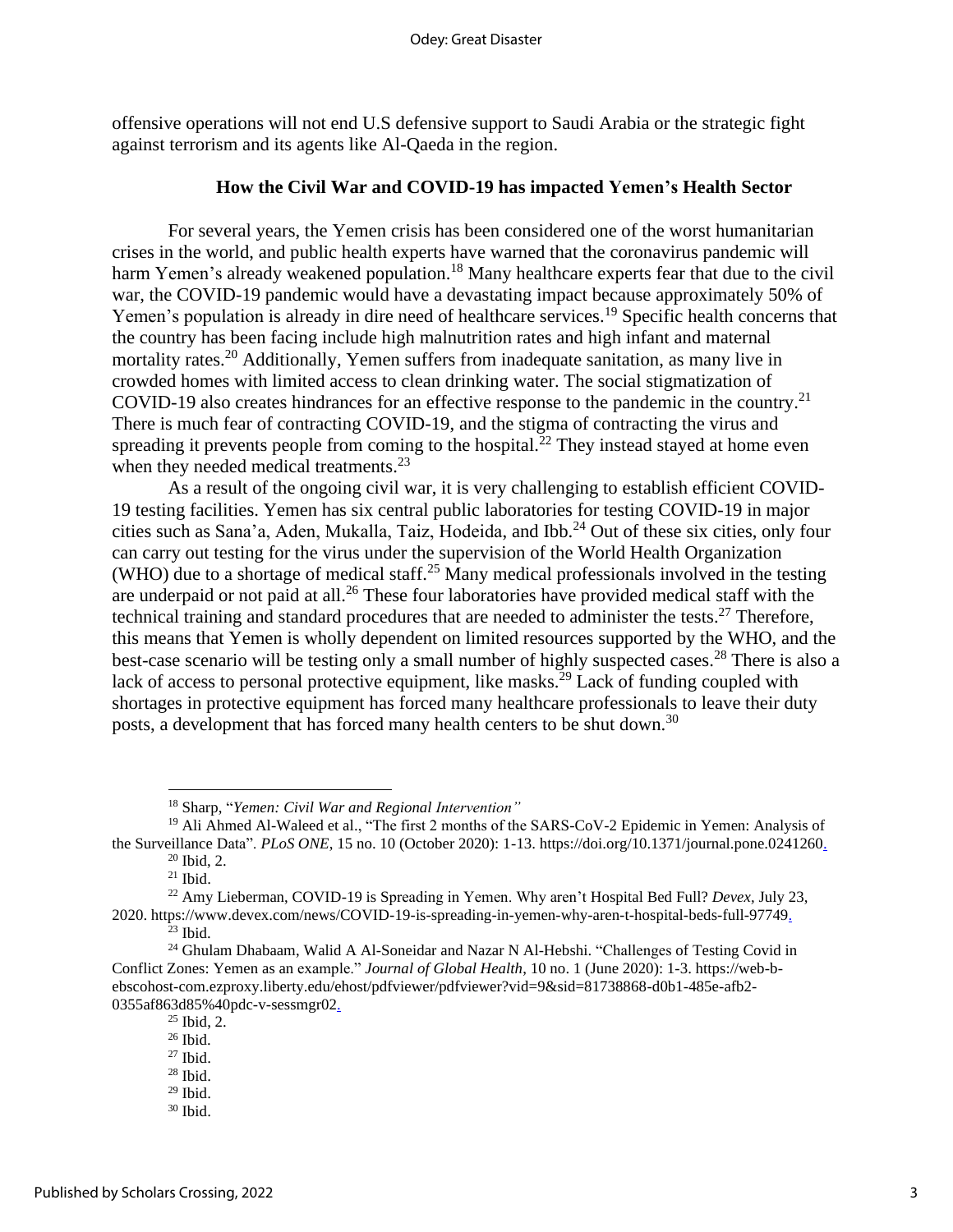There has also been a blockage of humanitarian aid in Yemen. Millions of Yemenis have been suffering due to the restriction of aid by Yemeni government officials and the Houthis.<sup>31</sup> For instance, between March 2015 and March 2021, the Mwatan Organization for Human Rights recorded at least 274 incidents of obstruction of aid by the Houthis.<sup>32</sup> These blockages have not only obstructed aid to those in need but have contributed significantly to the limited number of available laboratories for tackling the pandemic in Yemen. <sup>33</sup> The Human Rights Watch also reported that as of 2021, the Houthis have suppressed information about the dangers and impact of COVID-19 and they have undermined efforts by the international community to distribute vaccines to territories under their control.<sup>34</sup> They have actively spread disinformation about the virus and vaccines, making it difficult to effectively fight the pandemic. <sup>35</sup> Frequent power outages affect the performance of the laboratories and compromise results.<sup>36</sup> Moreover, large portions of roads in Yemen have been destroyed by bombs, which in turn limits the transportation of supplies to the laboratories.<sup>37</sup>

Limited resources have made testing for the virus difficult; nonetheless, there has been a high number of reported cases in the country. On April 10, 2020, Yemen confirmed its first COVID-19 case.<sup>38</sup> According to Looi, "Official figures put the number of confirmed cases at over 1600, with nearly 500 deaths—a mortality rate of 27%, which is one of the highest in the world and five times the global average."<sup>39</sup> The WHO stated that the number of confirmed COVID-19 cases and deaths in Yemen for May 23, 2021, was 6653 and 1305 respectively. <sup>40</sup> The WHO also stated that its seroprevalence study suggested that the number of confirmed cases is much higher.<sup>41</sup> The number of confirmed cases and deaths from January 3 to June 28, 2021, are 6908 and 1360 respectively.<sup>42</sup> A 2020 study revealed a 57% hospitalization rate in Yemen's southern and eastern parts within the first 2 months after the confirmation of COVID-19 cases.<sup>43</sup> This study further showed that 63% of deaths from COVID-19 were individuals younger than 60 years old.<sup>44</sup> The percentage of serious cases that needed hospital admission in Yemen was more than double the number of cases reported in many other countries, such as Iran whose approximated percentage was 20%.<sup>45</sup> Many COVID-19 cases were not connected to a clear mode of transmission and were classified as COVID-19 infections with no clear source of origin. As a

<sup>31</sup> Ibid.

 $33$  Ibid.

 $35$  Ibid.

<sup>36</sup> Ibid.

<sup>37</sup> Ibid.

<sup>38</sup> Mun-Keat Looi, "COVID-19: Deaths in Yemen are Five Times Global Average as Healthcare collapses", The Bmj, July 27, 2020. doi: https://doi.org/10.1136/bmj.m2997.

<sup>39</sup> Ibid., 1.

<sup>40</sup> Sharmilah Devi, "Yemen Health System Has Collapsed Warns UN". *The Lancet,* 397 no. 10289 (June 2021): 1. https://www.thelancet.com/action/showPdf?pii=S0140-6736%2821%2901197-1

<sup>41</sup> Ibid, 1.

<sup>42</sup> "World Health Organization", "Yemen", Accessed June 28, 2021,

https://covid19.who.int/region/emro/country/ye

<sup>44</sup> Ibid, 8.

<sup>32</sup> Martin Gak, "Houthi Government: War won't Stop Until Saudis Quit Yemen," *Deutsche Welle*, April 15, 2021. https://www.dw.com/en/houthi-government-war-wont-stop-until-saudis-quit-yemen/a-57208060

<sup>34</sup> Human Rights Watch, "Yemen: Houthis Risk Civilians' Health in COVID-19. June 1, 2021. https://www.hrw.org/news/2021/06/01/yemen-houthis-risk-civilians-health-covid-19#

<sup>&</sup>lt;sup>43</sup> Ahmed Al-Waleed et al, "The first 2 months of the SARS-CoV-2 Epidemic in Yemen: Analysis of the Surveillance Data", 7.

<sup>45</sup> Ibid.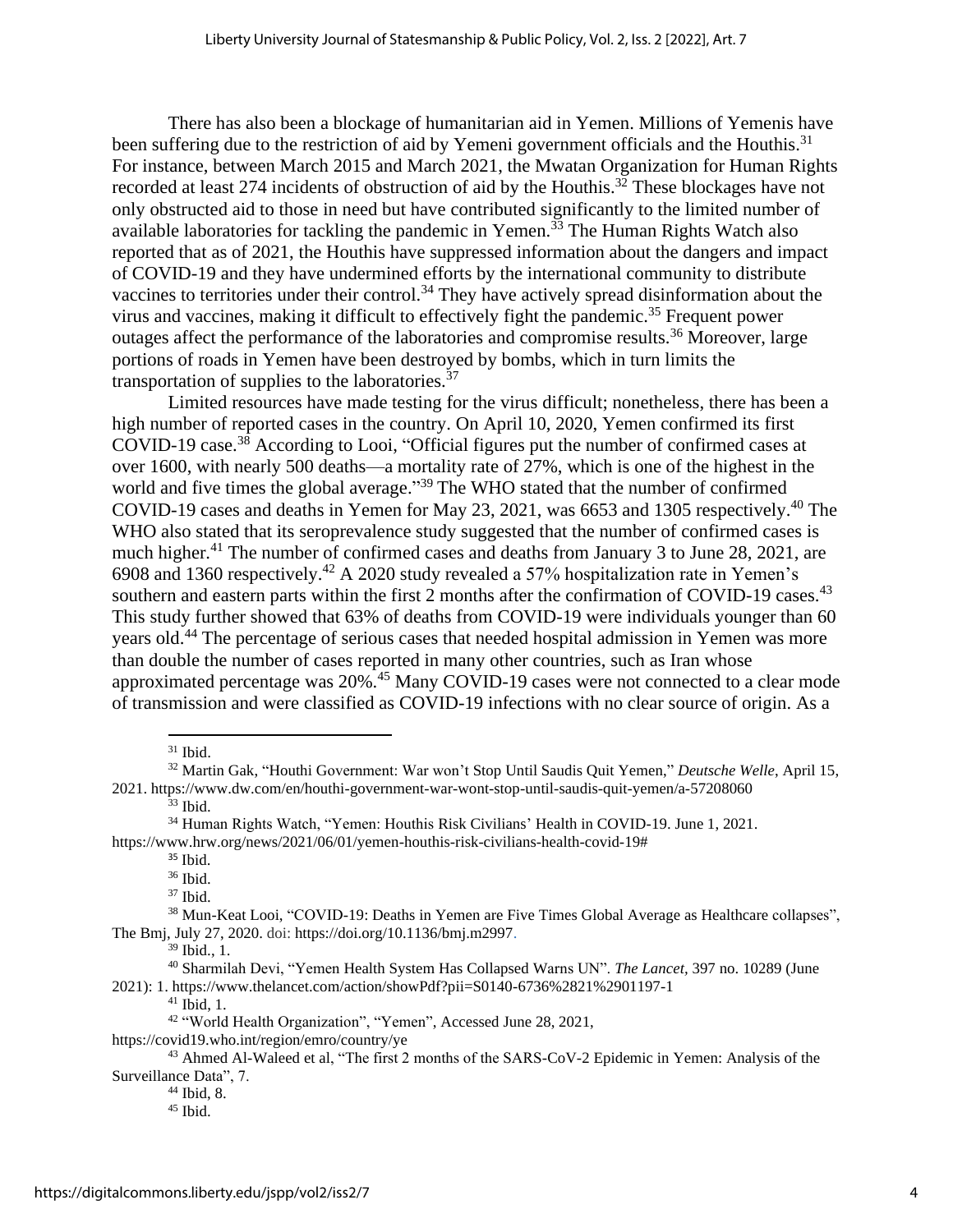In view of the foregoing this, medical professionals in Yemen could not determine the pattern by which the virus spread, thus making the pandemic difficult to contain.<sup>46</sup>As the pandemic began to peak, satellite imagery showed that across Aden governorate in Yemen there were approximately 1500 excess burial sites on July 6, 2020, and on September 19, 2020, the number rose to 2120 during the first wave of the pandemic before waning.<sup>47</sup> As of December 23, 2021, Yemen reported 10,105 infections and 1,981 COVID-19 related death since the pandemic took hold of the country.<sup>48</sup> However, these numbers may be grossly underreported because of the ongoing Civil War in the country. This matters because to effectively contain the pandemic requires sufficient amount of resources including humans, financial, as well as reliable timely data. Obviously, this has remained a challenge in Yemen because of its fragility. As a result, policies to contain the spread of the virus have been ineffective. The Civil War has polarized the country and has broken down supply chains. This means that relevant information, education on containment measures and access to vaccines is inequitable.

A recent study done by the London School of Hygiene and Tropical Medicine projected that up to 11 million people in Yemen could become infected, and deaths could be between  $62,000$  and  $85,000$  in an eventual worst-case scenario.<sup>49</sup> Moreover, the virus has harmed healthcare workers. As of 2020 at least 97 health workers, including infectious disease experts, medical directors, midwives, pharmacists, and other crucial medical professionals, have all reportedly lost their lives to the virus.<sup>50</sup> The impact of every healthcare provider's death has a lasting effect on the population, as these deaths prevent treatment from reaching communities in desperate need due to lack of access to health services.<sup>51</sup> The implication of this is that a broken healthcare system as the case with Yemen's is ill equipped to respond to the significant health and fiscal challenges posed by COVID 19 pandemic. The high level of fatality among health workers is equally attributable to the same failure - collapse of the healthcare system. This matters because the system may not be able to retain skilled hands neither would it be able to attract new hire since the system does not guarantee adequate safety for frontline responders. This could further exacerbate the crisis and lead to severe humanitarian challenge worse than what has already been witnessed.

With the civil war preventing a coherence of pandemic management, COVID-19 could result in long-term negative impacts on Yemen's healthcare system. A major long-term issue that will arise is the rebuilding and restructuring of medical care.<sup>52</sup> Rebuilding and restructuring the health sector of Yemen will not just require the funding of health facilities, but also the training of new doctors.<sup>53</sup> Also, there is a significant short-term health crisis created by the war. A section

<sup>46</sup> Ibid.

<sup>47</sup> Koumn Besson ES et al, "Excess Mortality During the COVID-19 Pandemic: A Geospatial and Statistical Analysis in Aden Governorate, Yemen *BMJ Global Health,* 6 no 3 (March 2021): 1-10. https://gh.bmj.com/content/bmjgh/6/3/e004564.full.pdf

<sup>48</sup> Reuter COVID-19 Tracker, "Yemen." Updated, December 23, 2021. https://graphics.reuters.com/worldcoronavirus-tracker-and-maps/countries-and-territories/yemen/

<sup>49</sup> Med Global, Project Hope, Center for Global Health at the University of Illinois, "A Tipping Point for Yemen Health System: The Impact of Covid on a Fragile State Report," 2020. Center for Global Health, Project Hope. July 2020

https://reliefweb.int/sites/reliefweb.int/files/resources/A-Tipping-Point-for-Yemen%E2%80%99s-Health-System072020.pdf.

 $50$  Ibid.

 $^{\rm 51}$  Ibid.

<sup>52</sup> Ibid, 27.

 $53$  Ibid.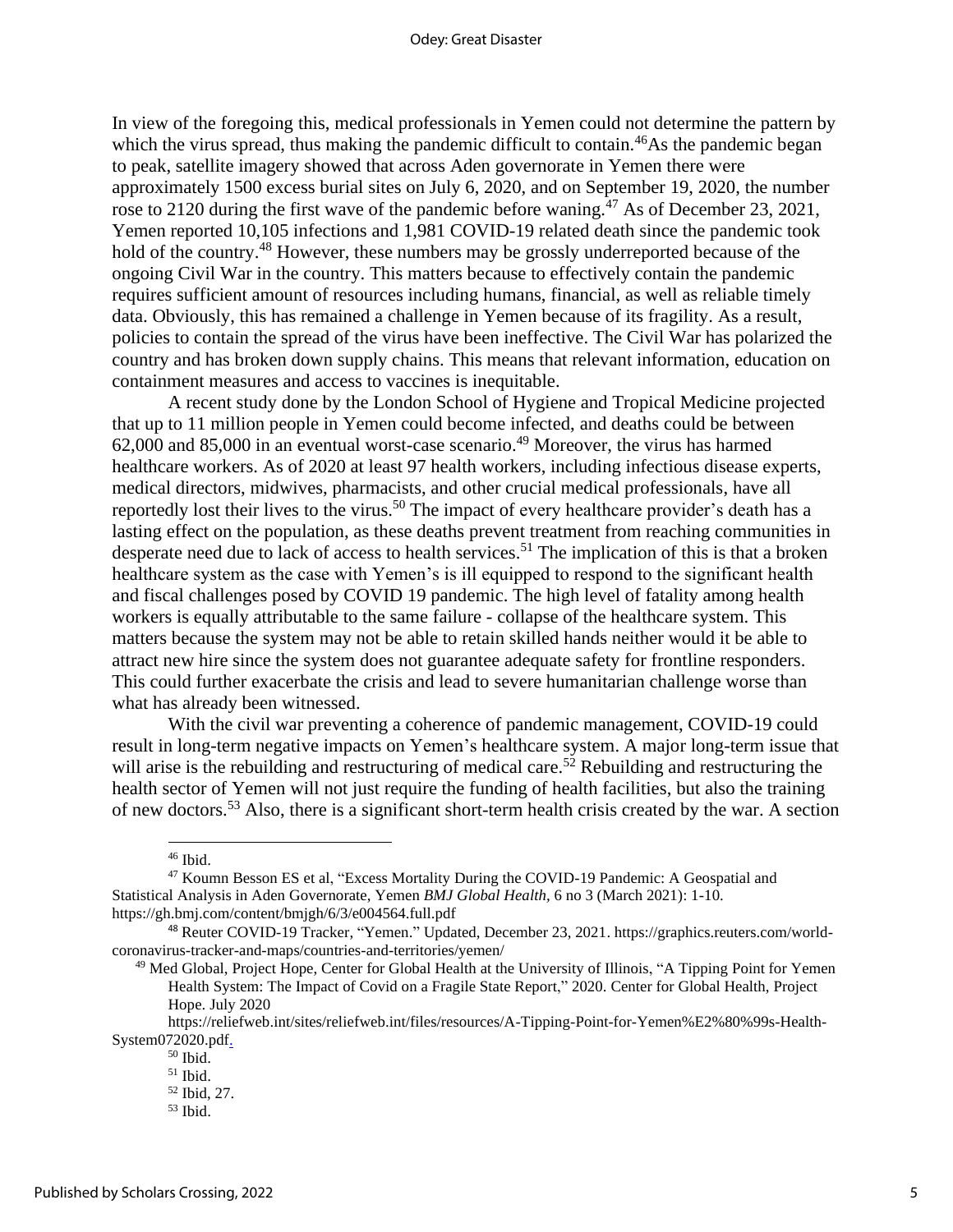of the population without food has become malnourished with weaker immune systems, which makes them more susceptible to COVID-19 complications. The COVID-19 situation in Yemen could also redirect limited resources away from crucial healthcare responses to other deadly diseases like cholera and dengue.<sup>54</sup> Yemen's healthcare system is moving closer to the brink of collapse, and the impact on the Yemeni healthcare system has the potential to be catastrophic.

## **Impact of the Pandemic on Yemen's Economy**

COVID-19 has not only impacted Yemen's healthcare system, but it's economy as well. Yemen is among the poorest and least-developed countries in the world. It is estimated that around 80% of Yemen's population is below the poverty line.<sup>55</sup> Before the civil war started, 90% of its food and most of its medicinal and fuel necessities were imported.<sup>56</sup> Yemen's unemployment rate was high and stood at  $45\%$  among youth.<sup>57</sup> Before the civil war and the COVID-19 pandemic, Yemen depended heavily on the exportation of oil and gas, with these industries contributing almost 50% of the country's foreign reserves and 50-60% of its public budget financing.<sup>58</sup> The loss of processed natural gas exports due to civil war caused a public finance and liquidity crisis, and in 2016, this left most of Yemen's 1.25 million public sector employees and their 7 million dependents without a regular income.<sup>59</sup>

Yemen's economy felt the impact of COVID-19 before any cases were confirmed due to business closures in other countries as those nations sought to mitigate the pandemic. The flow of remittances from Yemenis abroad contributes about 12.6% to the country's GDP, and the COVID-19's disruption of the global economy caused a 95% fall in the number of remittances in at least one exchange office in Northern Yemen.<sup>60</sup> The World Bank in 2020 estimated that there was a 19.6% decline in the inflow of remittances to Yemen. <sup>61</sup> Hence, remittances from abroad went down from \$58 billion in 2019 to \$47 billion in 2020. Yemen also took a fair share of the worldwide disruptions and distortions of labor market demand because of the lockdown and stay-at-home measures by various governments. Due to the reduction in remittances, poorer Yemeni households became the most affected as they saw a 20% reduction in their annual income. 62

<sup>56</sup>Sana'a Economic Unit, "Yemen Accelerating Economic Woes Amid During the COVID-19 Pandemic." Sana'a Center, October 2020. https://sanaacenter.org/files/Rethinking\_Yemens\_Economy\_No7\_En.pdf.

<sup>54</sup> MedGlobal, Project Hope, Center for Global Health, "A Tipping Point for Yemen Health System: The Impact of Covid on a Fragile State Report 2020." 27

<sup>55</sup> Mugaahed Abdu Kaid Saleh and Manjunath K. Rajappa, "Fighting COVID-19 in Yemen: The Role of Public Administration and Readiness of Healthcare system." *Mukt Shabd Journal,* 9 no. 6 (June 2020): 1459-1472. https://www.researchgate.net/profile/Mugaahed-Abdu-Kaid-Saleh/publication/342335589\_Fighting\_COVID-19\_in\_Yemen\_The\_role\_of\_Public\_Administration\_and\_Readiness\_of\_Healthcare\_system/links/5eee2d7a92851ce 9e7f4a8b1/Fighting-COVID-19-in-Yemen-The-role-of-Public-Administration-and-Readiness-of-Healthcaresystem.pdf.

<sup>57</sup> Ibid., 5.

<sup>58</sup> Ibid.

<sup>59</sup> Ibid.

 $60$  Mugaheed Abdu Kaid Saleh, and Manjunath, K. Rajappa, "Small and Medium Enterprises in Yemen: Navigating through Additional Obstacles During COVID-19", *11th International Conference on Shifting Paradigm in Business, Economy and Society: Vision 2050, Pacific University.* September 2020.

<sup>61</sup> Sana'a Economic Unit, "Yemen Accelerating Economic Woes Amid During the COVID-19 Pandemic,"

 $62$  Dalia Elsabbagh, Sikandra Kurdi and Manfred Wiebelt. "Model: Impact of Falling Remittances Amid COVID-19 on Yemen War Torn Economy." *IFPRI* (blog). *International Food Policy Research Institute*, March 4, 2021. https://www.ifpri.org/blog/model-impact-falling-remittances-amid-COVID-19-yemens-war-torn-economy.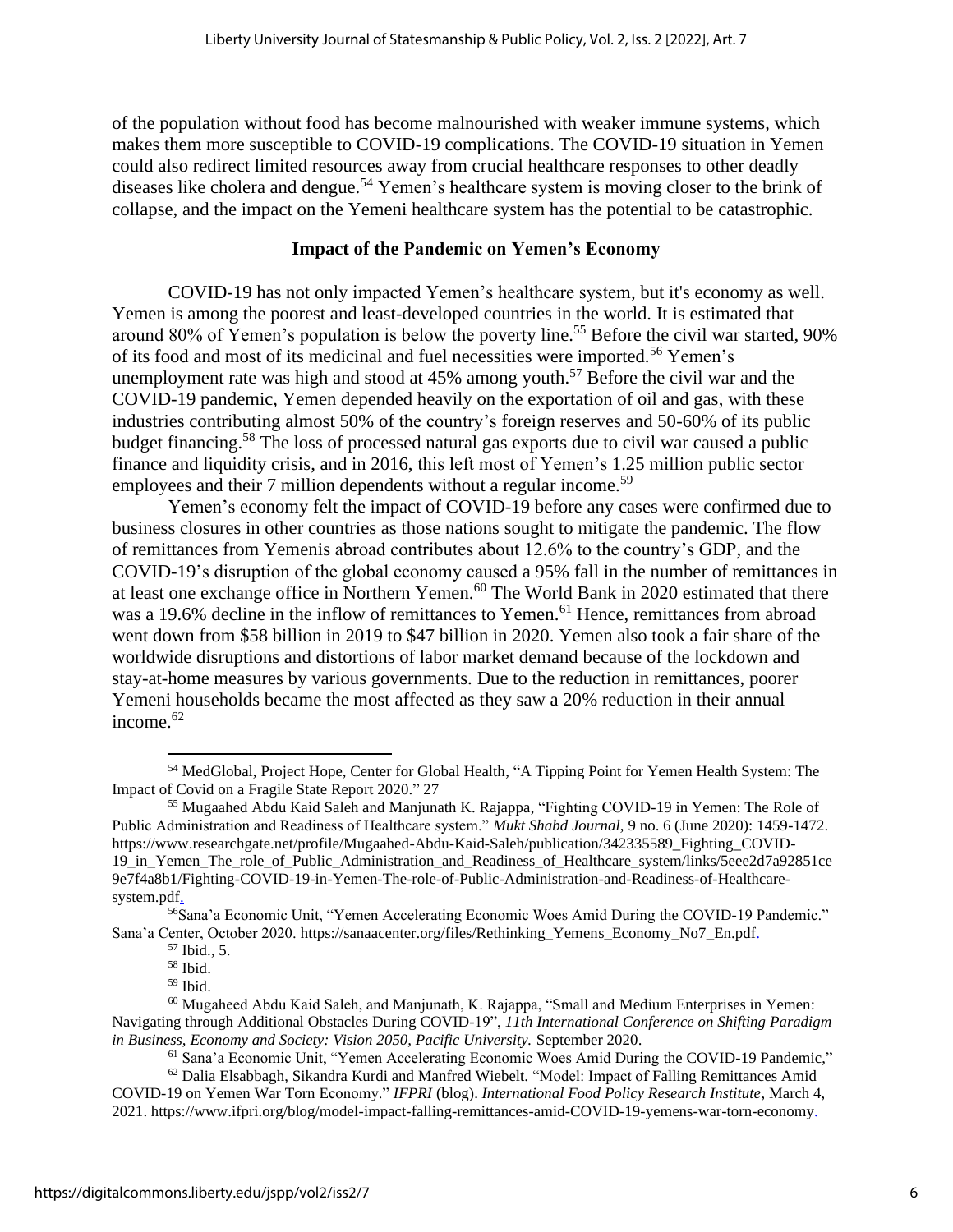The global lockdown mandates resulted in significant negative effects for the nation of Yemen. For example, the slowdown in the inflow of imported goods led to price inflation.<sup>63</sup> In 2020, the International Monetary Fund (IMF) stated that due to the effects of COVID-19, oilexporting countries in the Middle East and North Africa (MENA) region will see a \$224 billion shortfall in revenue.<sup>64</sup> Yemen is a country that is heavily dependent on oil exports, which make up 70-80% of the government revenue.<sup>65</sup> In 2020, the Yemeni government was expected to export 30 million barrels of oil but due to a drastic fall in oil prices and the economic lockdowns as a result of the pandemic, the government could not reach its goal.<sup>66</sup> This situation created a revenue shortfall and widened the financing gap, limiting government efforts to support small business enterprises and the economy. 67

The pandemic has, without a doubt, exacerbated the fragility of Yemen. Because of the nation's vulnerability, many believe that the pandemic will only worsen the humanitarian crisis. Given its dependency on oil exports for revenue, government revenue will be limited, meaning that a great economic downturn in Yemen is inevitable.

#### **Recommendations for Yemen**

Strengthen Yemen's Electronic Integrated Disease Early Warning System (eIDEWS)

Various COVID-19 responses have been implemented in Yemen, one of which is an Electronic Integrated Disease Early Warning System (eIDEWS). The eIDEWS is a health facility-based surveillance system and it covers about 37% of Yemen's health resources, consisting of a network of nearly 200 health facilities spanning the whole country while collecting data on as many as 28 diseases.<sup>68</sup> The idea of a national surveillance system was conceived in 2013 to help identify and prioritize infectious diseases; however, the system collapsed as a result of the civil war and its functions were integrated into eIDEWS to ensure effective data collection, analysis, and public health response.<sup> $69$ </sup> Currently, the system collects data from sentinel sites by using mobile cellular software and sends the data to districts, governorates, and central surveillance offices.<sup>70</sup> It allows health workers to give early reports on

<sup>63</sup> Saleh and Rajappa, "Small and Medium Enterprises in Yemen: Navigating through additional obstacles during COVID-19," 9,

<sup>64</sup> Nader Itayim, "Covid-19 to Deal \$224bn Blow to Mena Oil Exporters: IMF," Argus, October 19, 2020, https://www.argusmedia.com/en/news/2151443-covid19-to-deal-224bn-blow-to-mena-oil-exporters-imf.

<sup>65</sup> Saleh and Rajappa, "Small and Medium Enterprises in Yemen: Navigating through additional obstacles during COVID-19," 9.

<sup>&</sup>lt;sup>66</sup> Ibid.

<sup>67</sup> Ibid.

<sup>68</sup> World Health Organization, "Strengthening Yemen's Disease Early Warning System During COVID-19 pandemic*,*" Accessed March 23, 2021. http://www.emro.who.int/pandemic-epidemic-diseases/news/strengtheningyemens-disease-early-warning-system-during-the-COVID-19-

pandemic.html#:~:text=eIDEWS%20is%20a%20health%20facility,outbreaks%20of%20priority%20infectious%20d iseases.

<sup>69</sup> Ibid

 $70$  Ibid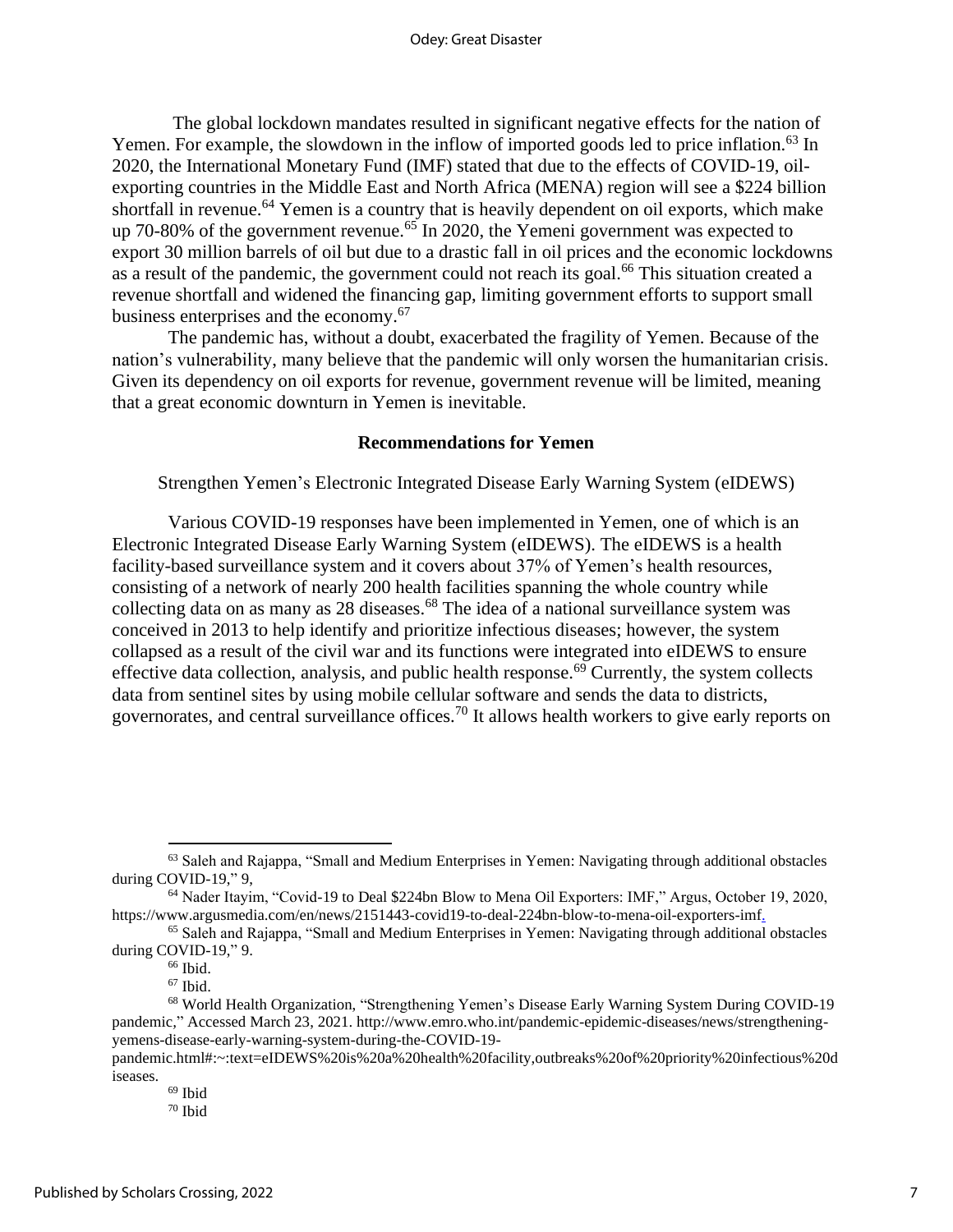threats to public health.<sup>71</sup> In 2019 it was revamped by adding a series of new and enhanced reporting and automated output characteristics.<sup>72</sup>

One of the major challenges with the surveillance system is the timeliness of alerts, as a study by Dureab found delays in the timely reporting of data.<sup>73</sup> In this study, although a majority of informants recognized the eIDEWS function of early detection of disease, they also acknowledged that there was a delay in timely reporting.<sup>74</sup>In this study, eight participants stated that the eIDEWS verification process of alerts was too slow when compared to required actions for immediate alerts.<sup>75</sup> This is problematic as it slows down the speed of response to public health threats such as COVID-19.

Due to the global pandemic, the eIDEWS has undergone enormous strain and cannot properly respond to the pandemic. The WHO is supporting Yemen through the Early Warning Alert Response Network (EWARN).<sup>76</sup> EWARN is an early disease warning system that temporarily detects diseases during a humanitarian crisis.<sup>77</sup> Through the EWARN project, the WHO must prioritize ensuring rapid response to alerts of Yemen eIDEWS. This will help the country respond well to COVID-19. As stated earlier, Yemen has no proper healthcare system in place to properly absorb the impact of COVID-19. The Early Warning Alert Response Network can fill this gap through collection of data, data management and analysis of the impact of the pandemic. As a war-torn country with limited access to healthcare services, the EWARN is a much-needed tool that could help the WHO officials and public health officials to properly prepare appropriate response to the humanitarian crisis.

## Increase the Preparedness Level for COVID-19

The level of preparedness for COVID-19 in Yemen is low. Lack of adaptive behaviors such as social distancing, wearing masks, and handwashing by the population has harmed Yemen's level of preparedness toward COVID-19.<sup>78</sup> Due to the ongoing civil war and lack of medical staff, the risk communication system in Yemen is currently not effective in countering the pandemic. However, there has been an effective coordination mechanism between humanitarian partners through the national Health Cluster, a WHO program for organizing humanitarian health responses. Humanitarian partners under the Health Cluster program are currently preparing for a second wave and engaging with excluded/vulnerable groups to ensure

<sup>75</sup> Ibid.

<sup>71</sup> Mona Mayad, Reema Alysufi, Ali Assabri and Yousef Kahder. "An Electronic Disease Early Warning System in Sana'a Governorate, Yemen: Evaluation Study." *JMIR public health and surveillance*, 5 no. 4 (November 2019): 1-7. https://publichealth.jmir.org/2019/4/e14295/PDF.

<sup>72</sup> World Health Organization, "Strengthening Yemen's Disease Early Warning System During COVID-19 pandemic."

<sup>&</sup>lt;sup>73</sup> Fekri Dureab et al., "Assessment of electronic Disease Early Warning System for Improved Disease Surveillance and Outbreak Response in Yemen". *BMC Public Health* 20, no. 1422 (September 2020). https://doi.org/10.1186/s12889-020-09460-4.

<sup>74</sup> Ibid., 6.

<sup>76</sup> World Health Organization, "Strengthening Yemen's Disease Early Warning System During COVID-19 pandemic."

<sup>77</sup> Center for Disease and Control, "Early Warning Alerts and Respond Network Put the Brakes on Deadly Diseases," August 12, 2020, https://www.cdc.gov/globalhealth/healthprotection/fieldupdates/fall-2016/ewarn.html.

<sup>78</sup> United Nations Office for the Coordination of Humanitarian Affairs Services, "Yemen: COVID-19 Preparedness and Monthly Report," (January 2021), February 23, 2021. https://reliefweb.int/report/yemen/yemen-COVID-19-preparedness-and-response-monthly-report-january-2021.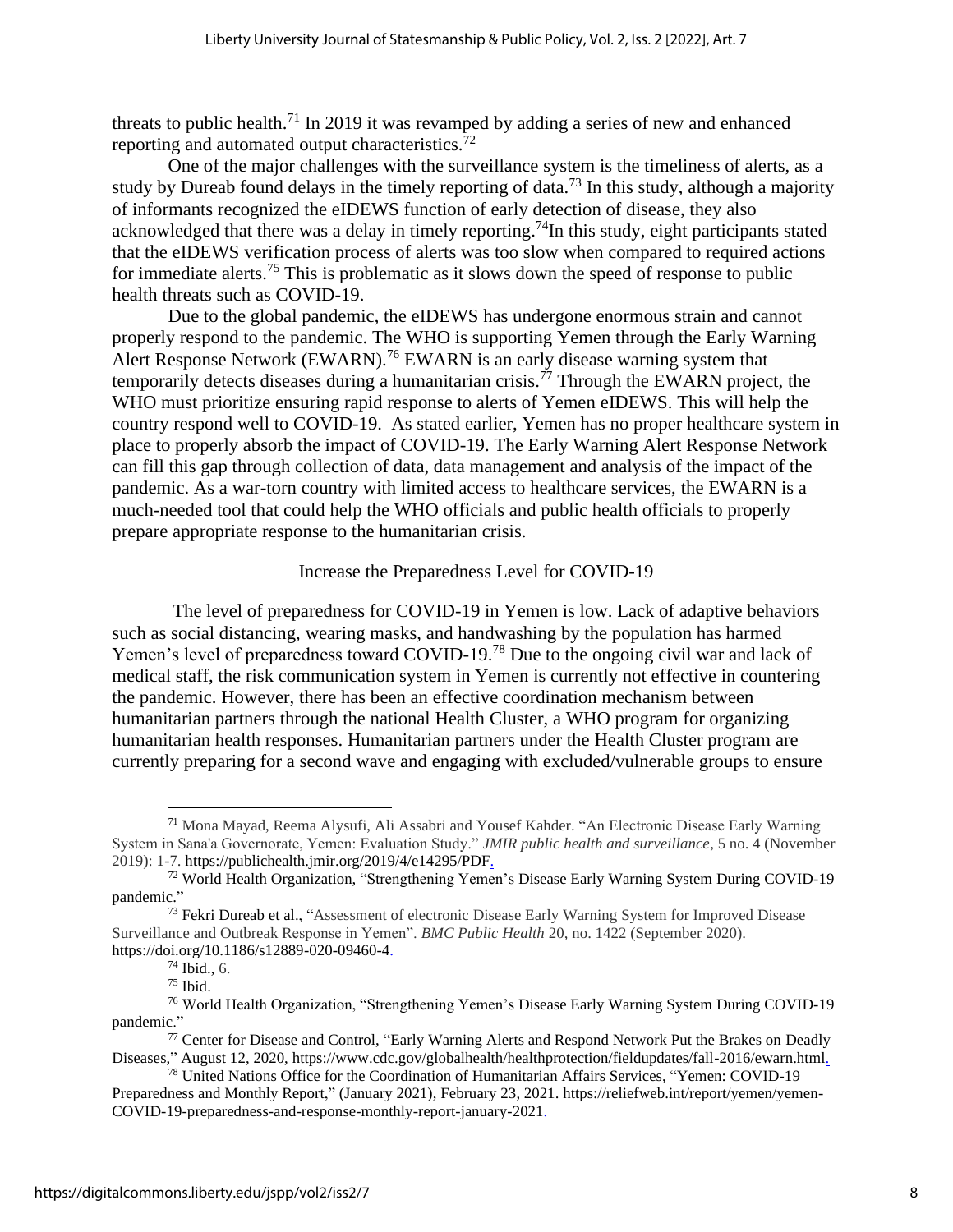that they are supported in their health facilities as they respond to COVID-19.<sup>79</sup> The WHO will need to ensure that it provides the necessary supplies to help increase the level of preparedness in Yemen, and health partners should prioritize encouraging behavioral change such as social distancing in the community. Moreover, these partners in 2021 will begin to promote COVID-19 vaccination by drawing on the global COVAX initiative.<sup>80</sup> COVAX is a program that was launched by the WHO, the European Union, and Gavi Vaccine Alliance in response to the global pandemic.<sup>81</sup> Making sure that vulnerable people in Yemen get vaccinated will help increase the country's level of preparedness for COVID-19. Since 2004, France has directly contributed to the Gavi Vaccination Alliance.<sup>82</sup> During the 2020 Global Vaccine Summit, France announced a new  $\epsilon$ 350 million contribution to Gavi.<sup>83</sup> Out of the  $\epsilon$ 350 million,  $\epsilon$ 250 million was distributed to Gavi Vaccine Alliance core programs and €100 million was allocated to the COVAX initiative. 84

As of June 27, 2021, 268,753 vaccine doses have been distributed in Yemen.<sup>85</sup> To keep these numbers up, the Yemeni government and other international organizations need to create a safe model for vaccination rollout.<sup>86</sup> To ensure the effective coverage of the vaccination program, a strategy based on logistical consideration which segments and prioritizes the risk group should be pursued to enhance efficiency and strengthen preparedness in the management of the process.<sup>87</sup>

The implementation of special teams via WHO and the Yemeni government to coordinate matters related to COVID-19 across many disciplines would be beneficial in keeping the nation updated on COVID-19 protocols.<sup>88</sup> Another way that the administration of Yemen can improve its level of readiness to contain the pandemic and reduce more causalities is by making sure that there is a strong collaboration with private healthcare providers. Hospital administrators will also need to take the necessary steps that will ensure that medical staff are protected from the virus.<sup>89</sup>

## Adoption of Human Rights-Based Response for COVID-19

Although government agencies should take preventive measures against COVID-19 in various parts of Yemen, such measures and responses must respect basic human rights and freedom. Such measures must be without discrimination. In times of conflicts and global pandemics, citizens' rights may be restricted due to public concerns. However, restrictions on

<sup>85</sup> "World Health Organization", "Yemen", Accessed June 28, 2021,

https://covid19.who.int/region/emro/country/ye

<sup>87</sup> Ibid, 1.

<sup>79</sup> UNOCHA, "Yemen: COVID-19 Preparedness and Monthly Report," (January 2021).

<sup>80</sup> UNOCHA, "Urgent Measures Needed to Protect Civilians From COVID-19," April 28, 2020.

https://reliefweb.int/report/yemen/yemen-urgent-measures-needed-protect-civilians-COVID-19.

<sup>81</sup> Seth Berkely, "Covax Explained." Gavi. September 3, 2020. https://www.gavi.org/vaccineswork/covaxexplained.

<sup>82</sup> Gavi: The Vaccine Alliance, "France," Accessed April 29, 2021, https://www.gavi.org/investinggavi/funding/donor-profiles/france.

 $83$  Ibid.

<sup>84</sup> Ibid.

<sup>86</sup> Abdullah Nasser and Fathiah Zakham, "A Strategy For SARS-CoV-2 Vaccination in Yemen". *The Lancet,* 397 no. 10291 (June 2021): 1. https://doi.org/10.1016/S0140-6736(21)01016-3

<sup>88</sup> Saleh and Rajappa, "Fighting COVID-19 in Yemen: The Role of Public Administration and Readiness of Healthcare system," 1468.

<sup>89</sup> MedGlobal, Project Hope, Center for Global Health "A Tipping Point for Yemen Health System: The Impact of Covid on a Fragile State Report 2020," 28.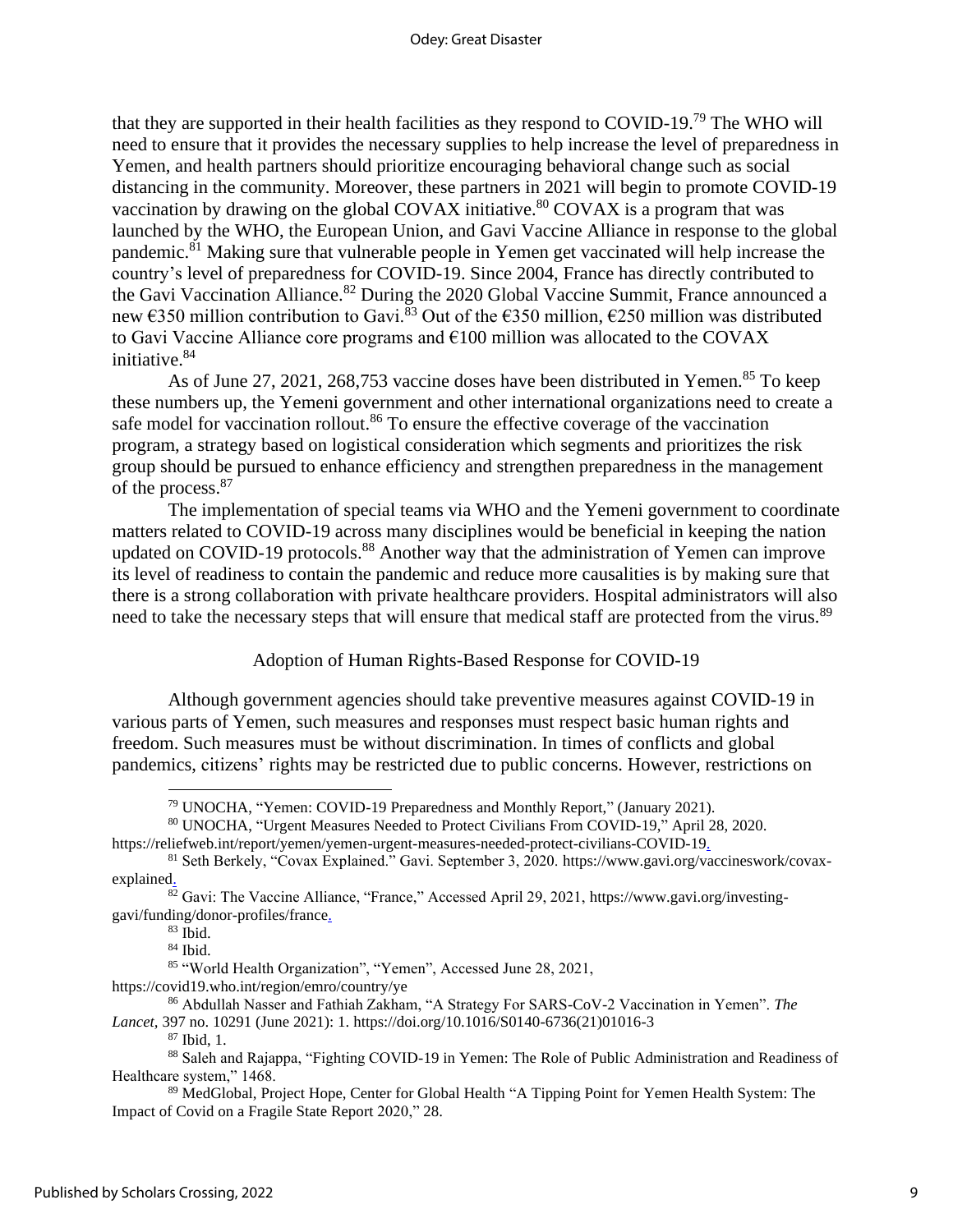citizens' rights can also lead to authorities abusing their power. Some human rights concerns during this humanitarian crisis are limits on freedom of expression, inadequate protection for health workers, stigmatization and discrimination, and lack of protection of civil and community societies.<sup>90</sup> Government officials in Yemen should make sure that everyone has access to treatment and is not denied because of their inability to pay or because of their background. The international community must stand up to put an end to the human carnage in Yemen.

Additionally, the Yemeni government should mobilize and deploy military personnel to provide escort to humanitarian organizations on ground in Yemen to distribute humanitarian aids such as vaccines and other essentials to the population especially the most vulnerable. Pakistan used military personnel as escort for vaccination teams during conflict.<sup>91</sup> Yemen can do the same with support from allies. This strategy can help ensure better access to the vaccines by the population and ensure equal access to vaccines without discrimination. Any emergency measures taken by the government must be necessary and proper so that fundamental human rights are not denied. Humanitarian agencies stated that although the Yemeni government did not obstruct them as much as the Houthis did, the government still interfered and significantly delayed their work. <sup>92</sup> The US blocked aid to Yemen because humanitarian assistance was taxed in areas that were controlled by the Houthis.<sup>93</sup> The crisis in Yemen has revealed harsh truths that the international community has to accept. One of them is that the Houthis are strongly opposed to the West and cannot be wished away. A way the U.S can engage in a direct dialogue with the Houthis is by a new balanced U.N Security Council Resolution, condemning the blockade and a call for an inclusive government.<sup>94</sup> Due to the intricate nature of the Civil War in Yemen a political solution to the chaos is not likely in the immediate future. A partition may be the best path to peace and stability in Yemen as this will also help in the management of the pandemic. There has been a historical precedent for two Yemen. Before its unification in 1990 there was a Northern and Southern Yemen.<sup>95</sup> Northern Yemen once existed as a separate theocratic Zaidi rule and then in the second half of the  $21<sup>st</sup>$  century it had an authoritarian Arab nationalist government.<sup>96</sup> The south on the other hand was a loose confederation of semi-independent emirates under the British rule.<sup>97</sup> Partition may be the best solution that could ensure stability in the region and in turn help to effectively contain the impact of the pandemic as all the parties involved would now have a voice in the management of affairs.

<sup>94</sup> Bruce Riedel, "Getting Yemen's Houthis to say "yes" on a ceasefire," Brookings, March 1, 2021,

<sup>&</sup>lt;sup>90</sup> Human Rights Watch, "Human Rights Dimensions of COVID-19 Response," March 19, 2020, https://www.hrw.org/news/2020/03/19/human-rights-dimensions-covid-19-response#\_Toc35446578.

<sup>91</sup> Chimeremma Nnadi et al, "Approaches to Vaccination Among Population in Areas of Conflict," *Journal of Infectious Disease,* 216, no. 1 (July 2017): 368-372. https://doi.org/10.1093/infdis/jix175

<sup>&</sup>lt;sup>92</sup> Human Rights Watch, "Human Rights Dimensions of COVID-19 Response."

<sup>93</sup> Bruce Riedel," Saudi Arabia Wants Out of Yemen," Brookings, April 13, 2020,

https://www.brookings.edu/blog/order-from-chaos/2020/04/13/saudi-arabia-wants-out-of-yemen/.

https://www.brookings.edu/blog/order-from-chaos/2021/03/01/getting-yemens-houthis-to-yes-on-a-ceasefire/ <sup>95</sup> Bruce Riedel," Getting Yemen's Houthis to say "yes" on a ceasefire

<sup>96</sup> Fraz Naqvi, "Partition: The Only Solution to End Yemen's Crisis," *The London School of Economics*  and Political Science (blog), November 4<sup>th</sup>, 2019. https://blogs.lse.ac.uk/mec/2019/11/04/partition-the-onlysolution-to-end-yemens-crisis/

<sup>&</sup>lt;sup>97</sup> Bruce Riedel," Getting Yemen's Houthis to say "yes" on a ceasefire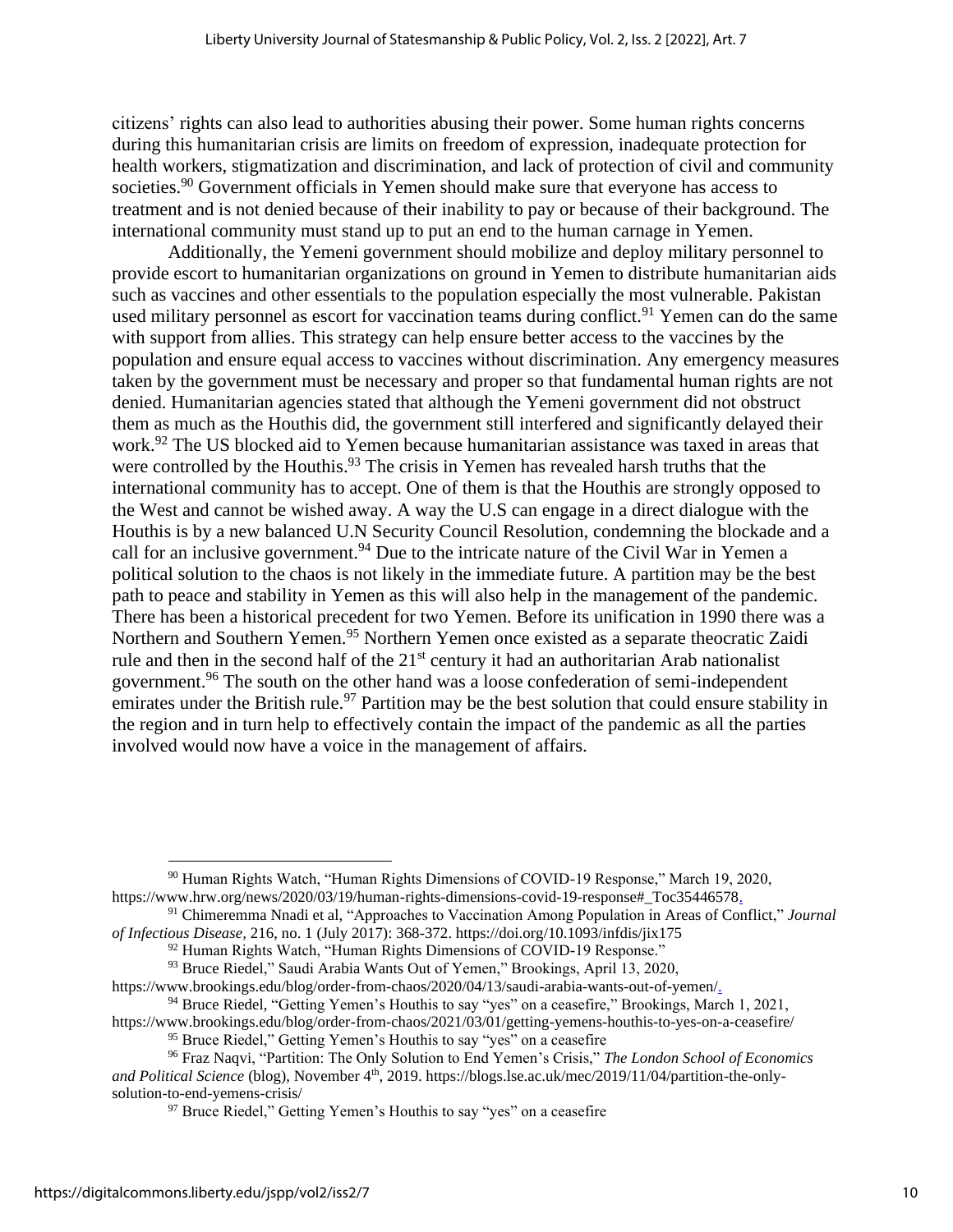Full Funding of the Yemen Humanitarian Response Plan by Donor Governments

A humanitarian aid funding gap exists between the UN, NGO-led programs, and health programs. <sup>98</sup> For example, in June 2020, international governments at a donor conference pledged to contribute only \$1.35 billion to Yemen's humanitarian aid program.<sup>99</sup> Unfortunately, this pledge fell more than \$1 billion short of the \$2.41 billion targets set by the UN, and it raised only half of what was raised in 2019.<sup>100</sup> Many aid organizations in Yemen have yet to see the pledge materialize in the form of medical resources or other necessary humanitarian materials.<sup>101</sup> As the pandemic began to affect the global economy, many nations around the world decided to concentrate on situations within their borders.<sup>102</sup> Thus, international governments have only contributed \$1.43 billion of the \$3.38 billion requested for the 2020 Yemen Humanitarian Response Plan, meaning that less than 60% of the requirement for the Yemen Humanitarian Response Plan has been met.<sup>103</sup> To help Yemen contain the impact of the pandemic, donor governments will need to increase the level of funding and meet their commitments to enable help reach those who desperately require humanitarian aid.<sup>104</sup> If donor governments do not follow through on their pledges, the humanitarian crisis in Yemen could become much worse than anticipated.<sup>105</sup> Donor governments should also prioritize funding NGOs in Yemen that support humanitarian and health workers, as a quicker channel of reaching the most vulnerable.<sup>106</sup>

#### Reform UN Arms Trade Treaty

The UN needs to reform the UN Arms Trade Treaty (ATT) if it hopes to bring an end to the humanitarian crisis in Yemen. For more than five years, the UN ATT has been enforced and it imposes strict rules that regulate the sales and transfer of international arms.<sup>107</sup> The treaty was designed to stop deadly weapons from getting into the hands of people who may use them to violate human rights laws, which include genocide, war crimes, and crimes against humanity.<sup>108</sup> Both parties in the war have, at several points in time, violated the arms treaty.<sup>109</sup> Despite existing sanctions on the Houthis by the UN, the Houthis are still being supplied with weapons

<sup>102</sup> Ibid., 8.

 $106$  Ibid.

<sup>&</sup>lt;sup>98</sup> MedGlobal, Project Hope, Center for Global Health, "A Tipping Point for Yemen Health System: The Impact of Covid on a Fragile State Report 2020," 28.

<sup>99</sup> Hannah Cooper, Colm Byrne, Catherine De Bock, and Scott Paul, "Funding the Humanitarian Response in Yemen." Oxfam International GB. October 2020.

https://oxfamilibrary.openrepository.com/bitstream/handle/10546/621083/bn-funding-humanitarian-responseyemen-271020-en.pdf.

<sup>100</sup> Ibid., 3.

<sup>101</sup> Ibid. 3

 $103$  Ibid.

<sup>&</sup>lt;sup>104</sup> MedGlobal, Project Hope, Center for Global Health, "A Tipping Point for Yemen Health System: The Impact of Covid on a Fragile State Report 2020," 30.

<sup>105</sup> Ibid.

<sup>107</sup> Amnesty International, "Arms Control," Accessed April 27, 2021, https://www.amnesty.org/en/whatwe-do/arms-control/.

<sup>108</sup> Ibid.

<sup>109</sup> Simone Wisotzki, "Violating the Arms Trade Treaty: Arms Exports to Saudi Arabia and the Humanitarian Crisis in Yemen," Peace Research Institute Frankfurt, January 1, 2018,

https://www.jstor.org/stable/pdf/resrep14282.pdf?refreqid=excelsior%3A3f42562bb5c0f857579a2d848eb1420f.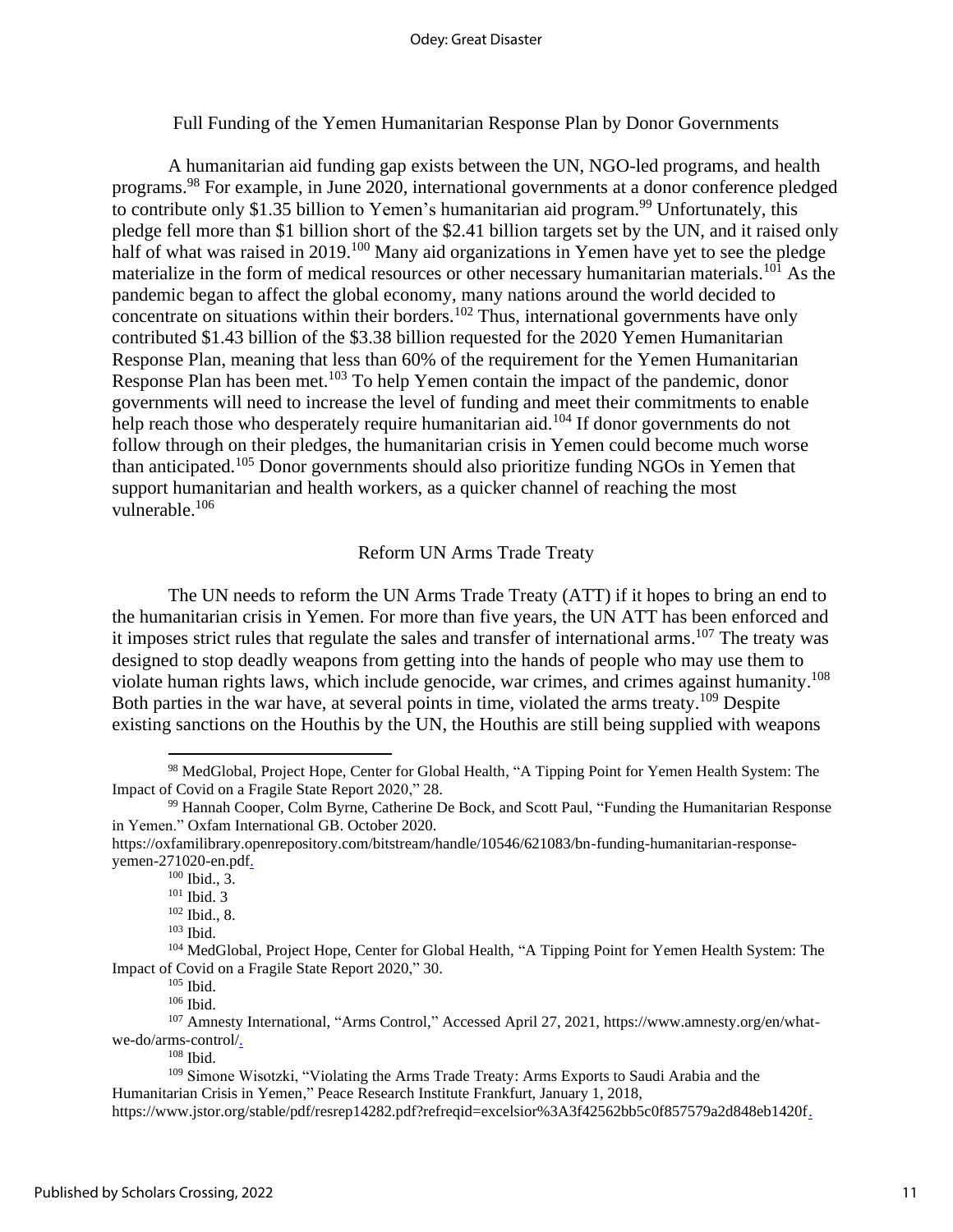by Iran.<sup>110</sup> The Saudi coalition, on the other hand, is being equipped with weapons by Western states such as Germany, Switzerland, and Sweden.<sup>111</sup> Additionally, the UK and the US are major allies of Saudi Arabia, and in 2018, they contributed \$237 million and \$87 million respectively in arms sales to the Saudi Coalition.<sup>112</sup> Most Western countries including the UK and U.S who once advocated for the ATT no longer abide by it thereby rendering it ineffective. Andrew Smith, a spokesman for Campaign Against Arms stated that ATT has always had problems.<sup>113</sup> One major issue with the UN ATT is that its text appears to be recommendatory, rather than obligatory,<sup>114</sup> and it also does not address the transfer of arms to non-state actors.<sup>115</sup> The treaty is too weak to hold members accountable and there is a need for a change and new approach toward regulating the flow and transfer of arms. The new approach will be a major reform of the existing ATT system. This will help reduce the humanitarian crisis that Yemen is experiencing and put the country in a better position to fight the global pandemic.

## **Conclusion**

Yemen is facing an unprecedented number of issues, including situations many have called the worst humanitarian crisis of our time. The ongoing civil war brought Yemen to its knees and the global pandemic will only worsen its economic, political, and health concerns. Due to the ongoing humanitarian crisis, more than half of the population of Yemen greatly depends on external humanitarian aid. Thus, the UN, US, and other international government donors must commit to the Humanitarian Response Plan for Yemen so that the nation can combat the impacts of the civil war and COVID-19. Regarding the COVID-19 response, health workers in Yemen should be supplied protective equipment to ensure that they can deliver treatment without concern for their health. The presented solutions will be crucial in helping Yemen handle both the civil war and COVID-19 more efficiently. A failure of the international community to properly respond to this situation will only create more global problems now and in the future.

<sup>110</sup> Ibid., 2.

<sup>&</sup>lt;sup>111</sup> Afrah Nasar, "The Problem with Humanitarian Assistance to Yemen," Atlantic Council, May 1, 2018, https://www.atlanticcouncil.org/blogs/menasource/the-problem-with-humanitarian-assistance-in-yemen/. <sup>112</sup> Ibid.

<sup>113</sup> Ben Knight, "UN Arms Trade Treaty Too Weak to Make a Difference," Deutsche Welle, November 9, 2017, https://www.dw.com/en/uns-arms-trade-treaty-too-weak-to-make-a-difference/a-40452550.

<sup>114</sup> Joshua D. Sorensen, "United Nations Arms Trade Treaty: Russia's Justifications for Abstention and the Treaty 's Effectiveness in Application," Brigham Young University International Law and Management review, 11 no. 2, (August 2015): 238-257,

https://digitalcommons.law.byu.edu/cgi/viewcontent.cgi?article=1136&context=ilmr. <sup>115</sup> Ibid., 247.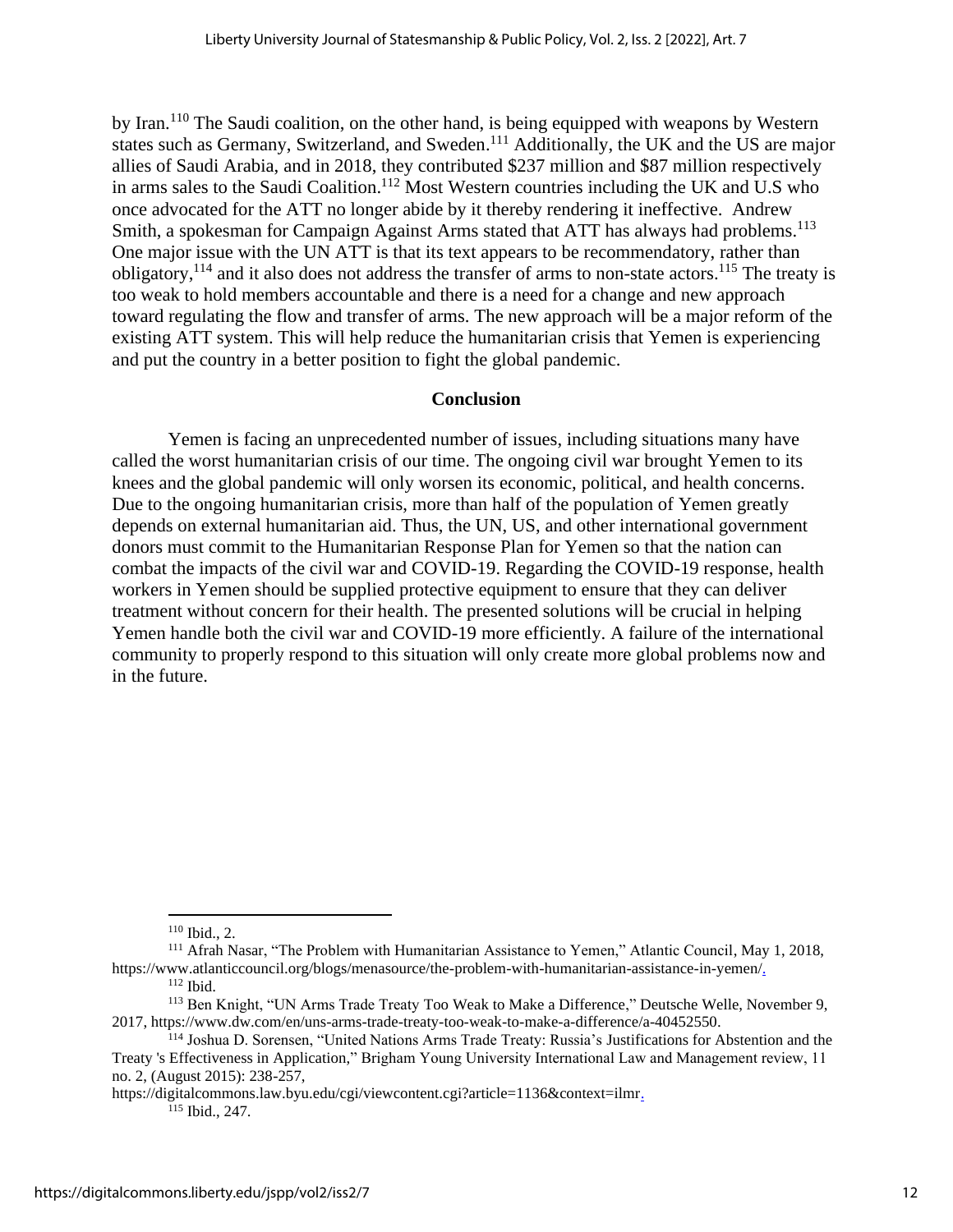## **Bibliography**

- Alles, Larissa. "Missiles and Food: Yemen's Man-Made Food Security Crisis." ReliefWeb, December 2017. https://reliefweb.int/sites/reliefweb.int/files/resources/bn-missiles-foodsecurity-yemen-201217-en.pdf.
- Al-Waleedi, Ali Ahmed, Jeremias D. Naiene, Ahmed A. K. Thabet, Adham Dandarawe, Hanan Salem, Nagat Mohammed, Maysa Al Noban et al. "The First 2 Months of the SARS-CoV-2 Epidemic in Yemen: Analysis of the Surveillance Data." *PLoS ONE*, 15 no. 10 (October 2020): 1-13. https://doi.org/10.1371/journal.pone.0241260.
- Amnesty International. "Arms Control," Accessed April 27, 2021, https://www.amnesty.org/en/what-we-do/arms-control/.
- Berkely, Seth. "Covax Explained." Gavi. September 3, 2020. https://www.gavi.org/vaccineswork/covax-explained.
- Besson, Koumn ES, Andy Norris, Abdulla S Bin Ghouth, Terri Freemantle, Mervat Alhaffar, Yolanda Vazquez, Chris Reeve. "Excess Mortality During the COVID-19 Pandemic: A Geospatial and Statistical Analysis in Aden Governorate, Yemen." *BMJ Global Health,* 6 no 3 (March 2021): 1-10. https://gh.bmj.com/content/bmjgh/6/3/e004564.full.pdf
- Center for Disease and Control. "Early Warning Alerts and Respond Network Put the Brakes on Deadly Diseases," August 12, 2020. https://www.cdc.gov/globalhealth/healthprotection/fieldupdates/fall-2016/ewarn.html.
- Congressional Research Service. *Yemen: Civil War and Regional Intervention* by Jeremy M. Sharp. March 12, 2021. https://fas.org/sgp/crs/mideast/R43960.pdf.
- Cook Steven A and Philip H. Gordon. n.d. "War in Yemen." Council on Foreign on Relations. Last Updated, April 2, 2021. https://www.cfr.org/global-conflict-tracker/conflict/waryemen.
- Cooper, Hannah, Colm Byrne and Scott Paul. "Funding the Humanitarian Response in Yemen." Oxfam International GB. October 2020. 9
- Dahban, Ghulam N, Walid A Al-Soneidar and Nazar N Al-Hebshi. "Challenges of Testing Covid in Conflict Zones: Yemen as An Example." *Journal of Global Health*, 10 no: 1 (June 2020): 1-3. https://web-b-ebscohostcom.ezproxy.liberty.edu/ehost/pdfviewer/pdfviewer?vid=9&sid=81738868-d0b1-485eafb2-0355af863d85%40pdc-v-sessmgr02.
- Devi, Sharmilah. "Yemen Health System Has Collapsed Warns UN". *The Lancet,* 397 no. 10289 (June 2021): 1. https://www.thelancet.com/action/showPdf?pii=S0140- 6736%2821%2901197-1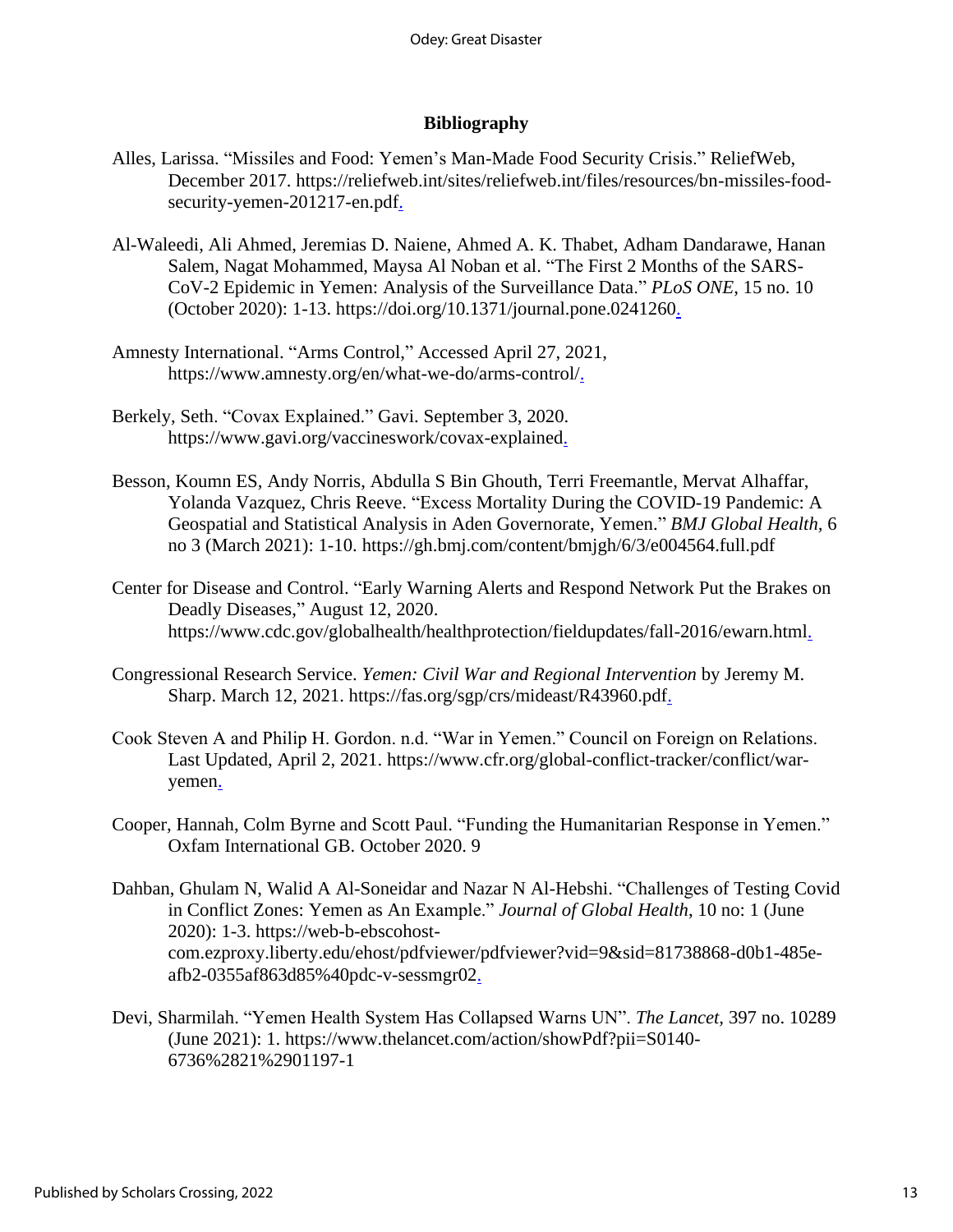- Dureab, Fekri, Sameh Al- Awlaqi and Albretch Jahn, "COVID-19 in Yemen: Preparedness Measures in a Fragile State." *The Lancet Public Health,* 5 no. 6 (April 2020): 311. https://www.thelancet.com/action/showPdf?pii=S2468-2667%2820%2930101-8.
- Dureab, Fekri, Kamran Ahmed, Claudia Beiersmann, Claire J. Standley, Ali Al-Waleedi, Albretch Jahn. "Assessment of electronic Disease Early Warning System for Improved Disease Surveillance and Outbreak Response in Yemen". *BMC Public Health* 20, no. 1422 (September 2020). https://doi.org/10.1186/s12889-020-09460-4.
- Elsabbagh, Dalia, Sikandra Kurdi and Manfred Wiebelt. "Model: Impact of Falling Remittances Amid COVID-19 on Yemen War Torn Economy." *IFPRI* (blog). *International Food Policy Research Institute*, March 4, 2021. https://www.ifpri.org/blog/model-impactfalling-remittances-amid-COVID-19-yemens-war-torn-economy.
- Naqvi, Fraz. "Partition: The Only Solution to End Yemen's Crisis," *The London School of Economics and Political Science* (blog), November 4, 2019. https://blogs.lse.ac.uk/mec/2019/11/04/partition-the-only-solution-to-end-yemens-crisis/ \
- Gak, Martin. "Houthi Government: War won't Stop Until Saudis Quit Yemen," *Deutsche Welle*, April 15, 2021 https://www.dw.com/en/houthi-government-war-wont-stop-until-saudisquit-yemen/a-57208060
- Gambrell, Jon. "Here are the Saudi-Led Coalition in Yemen and What they are Contributing." *Business Insider.* March 30, 2015. https://www.businessinsider.com/members-of-saudiled-coalition-in-yemen-their-contributions-2015-3.
- Gavi: The Vaccine Alliance, "France", Accessed April 29, 2021. https://www.gavi.org/investinggavi/funding/donor-profiles/france.
- Human Rights Watch. "Deadly Consequences: Obstruction of Aid in Yemen During COVID-19." Last Updated, September 14, 2020. https://www.hrw.org/report/2020/09/14/deadlyconsequences/obstruction-aid-yemen-during-COVID-19#.

\_\_\_\_\_\_\_\_\_\_\_\_\_\_\_\_\_. "Yemen: Embargo Arms to Saudi Arabia." Human Rights Watch. March 21, 2016. https://www.hrw.org/news/2016/03/21/yemen-embargo-arms-saudi-arabia#.

\_\_\_\_\_\_\_\_\_\_\_\_\_\_\_\_\_. "Human Rights Dimensions of COVID-19 Response", March 19, 2020. https://www.hrw.org/news/2020/03/19/human-rights-dimensions-covid-19 response#\_Toc35446578.

\_\_\_\_\_\_\_\_\_\_\_\_\_\_\_\_\_. "Yemen: Houthis Risk Civilians' Health in COVID-19." June 1, 2021. https://www.hrw.org/news/2021/06/01/yemen-houthis-risk-civilians-health-covid-19#

Itayim, Nader. "Covid-19 to Deal \$224bn Blow to Mena Oil Exporters: IMF," Argus, October 19, 2020, https://www.argusmedia.com/en/news/2151443-covid19-to-deal-224bn-blowto-mena-oil-exporters-imf.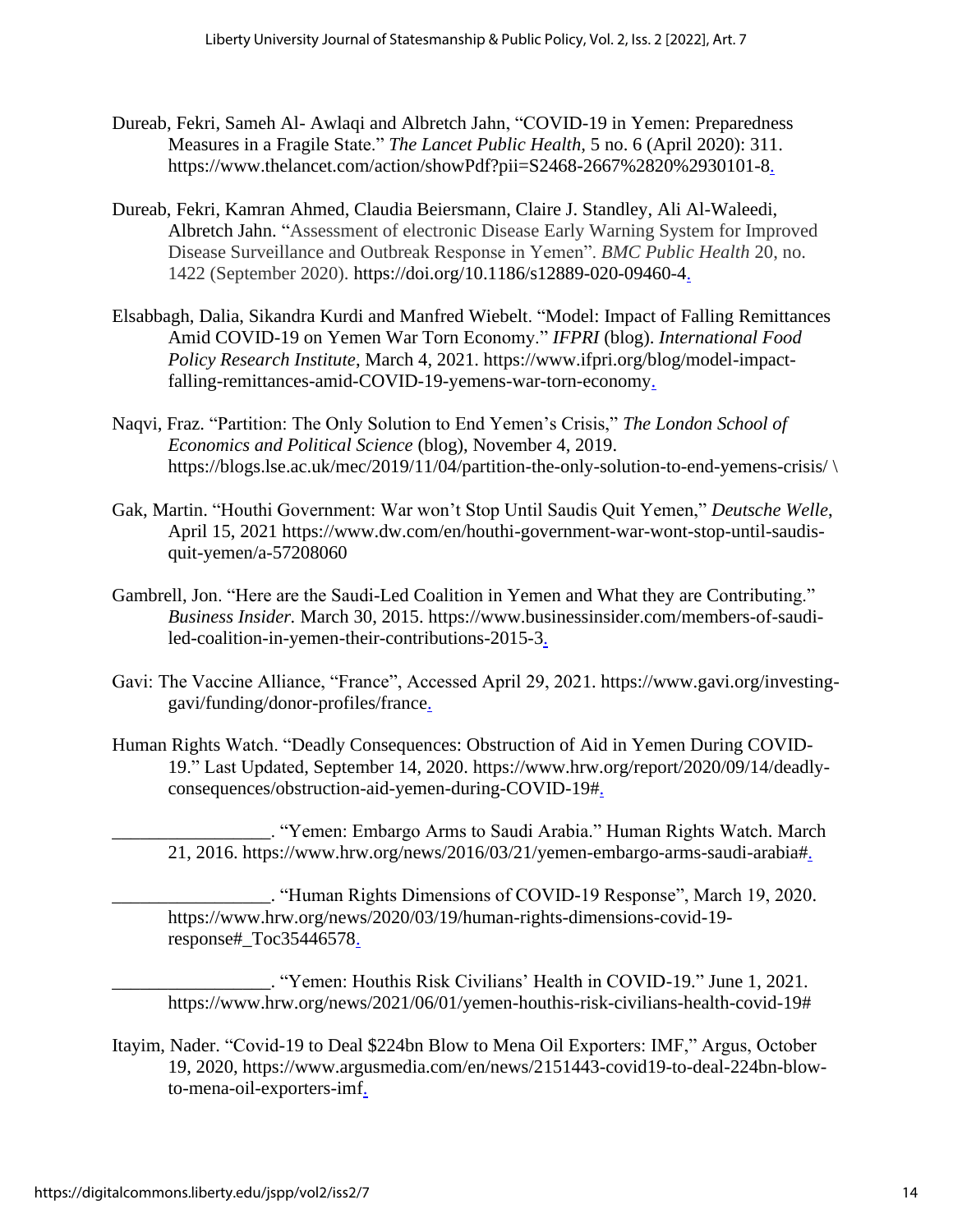- Karasapan, Omer. "Yemen and COVID-19: The Pandemic Exact it Devastating Toll." Brookings Institution. June 15, 2020. https://www.brookings.edu/blog/futuredevelopment/2020/06/15/yemen-and-COVID-19-the-pandemic-exacts-its-devastatingtoll/#:~:text=The%20death%20toll%20from%20the,from%20the%20University%20of% 20Denver.
- Knight, Ben. "UN Arms Trade Treaty Too Weak to Make a Difference", Deutsche Welle, November 9, 2017, https://www.dw.com/en/uns-arms-trade-treaty-too-weak-to-make-adifference/a-40452550.
- Lieberman, Amy. "COVID-19 is spreading in Yemen. Why aren't Hospital Bed Full? Devex, July 23, 2020. https://www.devex.com/news/COVID-19-is-spreading-in-yemen-whyaren-t-hospital-beds-full-97749.
- Looi, Mun-Keat. "COVID-19: Deaths in Yemen are Five Times Global Average as Healthcare Collapses." *The BMJ*, July 27, 2020. doi: https://doi.org/10.1136/bmj.m2997.
- Marcus, Jonathan. "Why Saudi Arabia and Iran are bitter rivals." *BBC*, September 16, 2019. https://www.bbc.com/news/world-middle-east-42008809
- Macias, Amanda This War Has to End- Biden Halts U.S Support for Offensive Military Operations in Yemen. *CNBC*, February 4, 2021. https://www.cnbc.com/2021/02/04/biden-will-announce-end-of-us-support-for-offensiveoperations-in-yemen.html
- Mayad, Mona, Reema Alysufi, Ali Assabri and Yousef Kahder. "An Electronic Disease Early Warning System in Sana'a Governorate, Yemen: Evaluation Study." *JMIR public health and surveillance*, 5 no. 4 (November 2019): 1-7. https://publichealth.jmir.org/2019/4/e14295/PDF.
- Med Global, Project Hope and Center for Global health at the University of Illinois. "A Tipping Point for Yemen Health System: The Impact of Covid on a Fragile State Report 2020." Center for Global Health, Project Hope. July 2020 https://reliefweb.int/sites/reliefweb.int/files/resources/A-Tipping-Point-for-Yemen%E2%80%99s-Health-System072020.pdf.
- Nasar, Afrah. "The Problem with Humanitarian Assistance to Yemen," Atlantic Council, May 1, 2018, https://www.atlanticcouncil.org/blogs/menasource/the-problem-with-humanitarianassistance-in-yemen/.
- Nasser, Abdullah and Fathiah Zakham. "A Strategy For SARS-CoV-2 Vaccination in Yemen". *The Lancet,* 397 no. 10291 (June 2021): 1. https://doi.org/10.1016/S0140- 6736(21)01016-3
- Nnadi, Chimeremma, Andrew Etsano, Belinda Uba, Chima Uhuabunwo, Musa Melton, Gatei wa Nganda, Lisa Esapa et al. "Approaches to Vaccination Among Population in Areas of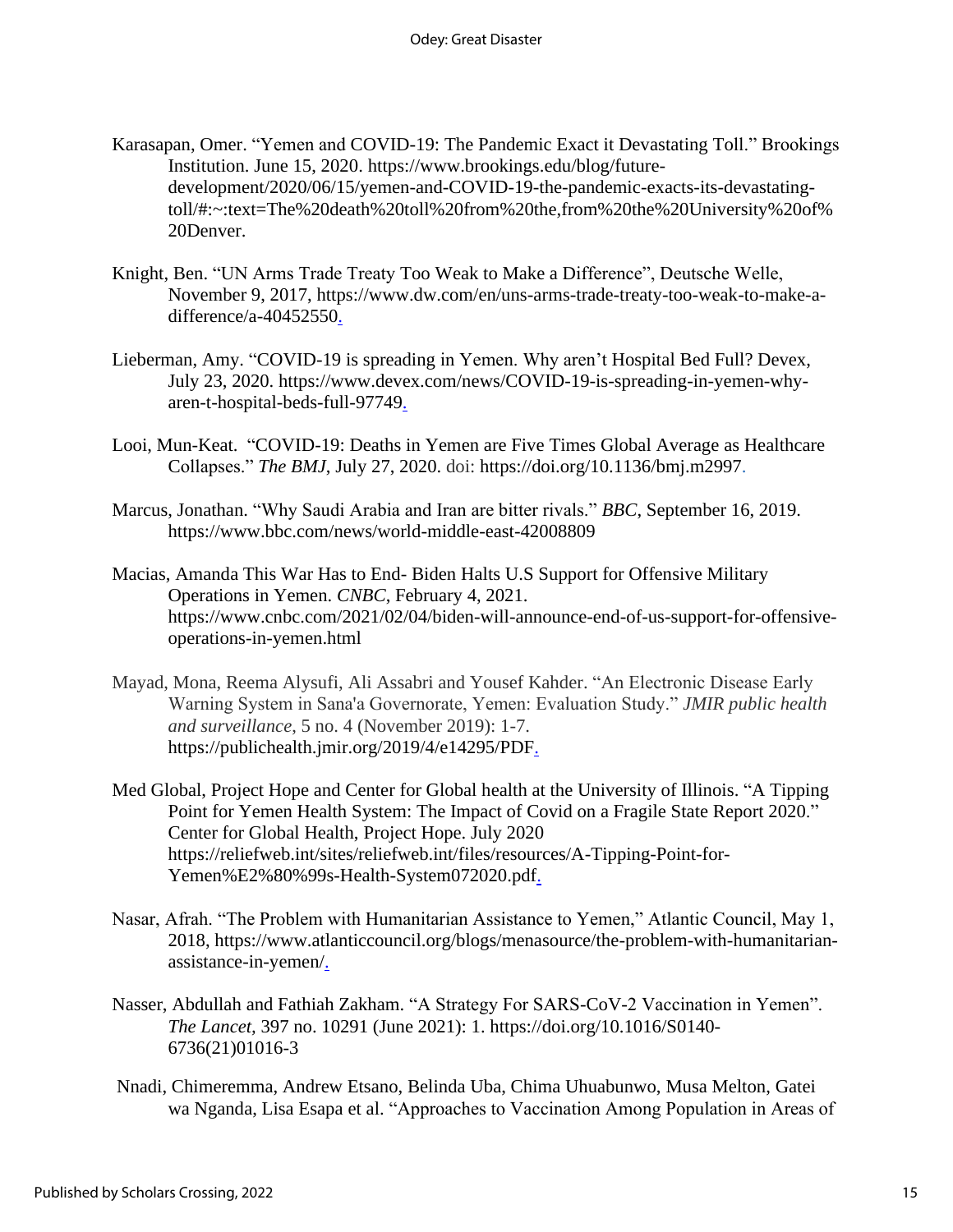Conflict," *Journal of Infectious Disease,* 216, no. 1 (July 2017): 368-372. https://doi.org/10.1093/infdis/jix175

- Prasow, Adrea. "U.S. War Crimes in Yemen Stop Looking the Other Way." Human Rights Watch. September 21, 2020, https://www.hrw.org/news/2020/09/21/us-war-crimesyemen-stop-looking-other-way
- Riedel, Bruce. "Saudi Arabia Wants Out of Yemen", Brookings, April 13, 2020, https://www.brookings.edu/blog/order-from-chaos/2020/04/13/saudi-arabia-wants-out-ofyemen/.
- Riedel, Bruce. "Getting Yemen's Houthis to say "yes" on a ceasefire," Brookings, March 1, 2021, https://www.brookings.edu/blog/order-from-chaos/2021/03/01/getting-yemenshouthis-to-yes-on-a-ceasefire/
- Robison, Kali "Yemen's Tragedy: War, Stalemate and Suffering. Last Updated, September 2, 2021. https://www.cfr.org/backgrounder/yemen-crisis#chapter-title-0-5
- Reuter COVID-19 Tracker, "Yemen." Updated, December 23, 2021. https://graphics.reuters.com/world-coronavirus-tracker-and-maps/countries-andterritories/yemen/

Saleh, Mugaheed Abdu Kaid and K. Rajappa Manjunath. "Fighting COVID-19 in Yemen: The Role of Public Administration and Readiness of Healthcare System." *Mukt Shabd Journal,* 9 no. 6 (June 2020): 1459-1472. https://www.researchgate.net/profile/Mugaahed-Abdu-Kaid-Saleh/publication/342335589\_Fighting\_COVID-19 in Yemen The role of Public Administration and Readiness of Healthcare syste m/links/5eee2d7a92851ce9e7f4a8b1/Fighting-COVID-19-in-Yemen-The-role-of-Public-Administration-and-Readiness-of-Healthcare-system.pdf.

\_\_\_\_\_\_\_\_\_\_\_\_\_\_\_\_\_\_\_. "Small and Medium Enterprises in Yemen: Navigating through Additional Obstacles During COVID-19", *11th International Conference on Shifting Paradigm in Business, Economy and Society: Vision 2050, Pacific University.* September 2020. https://www.researchgate.net/profile/Mugaahed-Abdu-Kaid-Saleh/publication/345214764 Small and medium enterprises in Yemen Navigating t hrough\_additional\_obstacles\_during\_COVID-19/links/5fa0c7dc458515b7cfb5b8be/Small-and-medium-enterprises-in-Yemen-Navigating-through-additional-obstacles-during-COVID-19.pdf

- Sana'a Economic Unit. "Yemen Accelerating Economic Woes Amid During the COVID-19 Pandemic." Sana'a Center, October 2020. https://sanaacenter.org/files/Rethinking\_Yemens\_Economy\_No7\_En.pdf
- Sorensen, Joshua D. "United Nations Arms Trade Treaty: Russia's Justifications for Abstention and the treaty 's Effectiveness in Application", *Brigham Young University International*